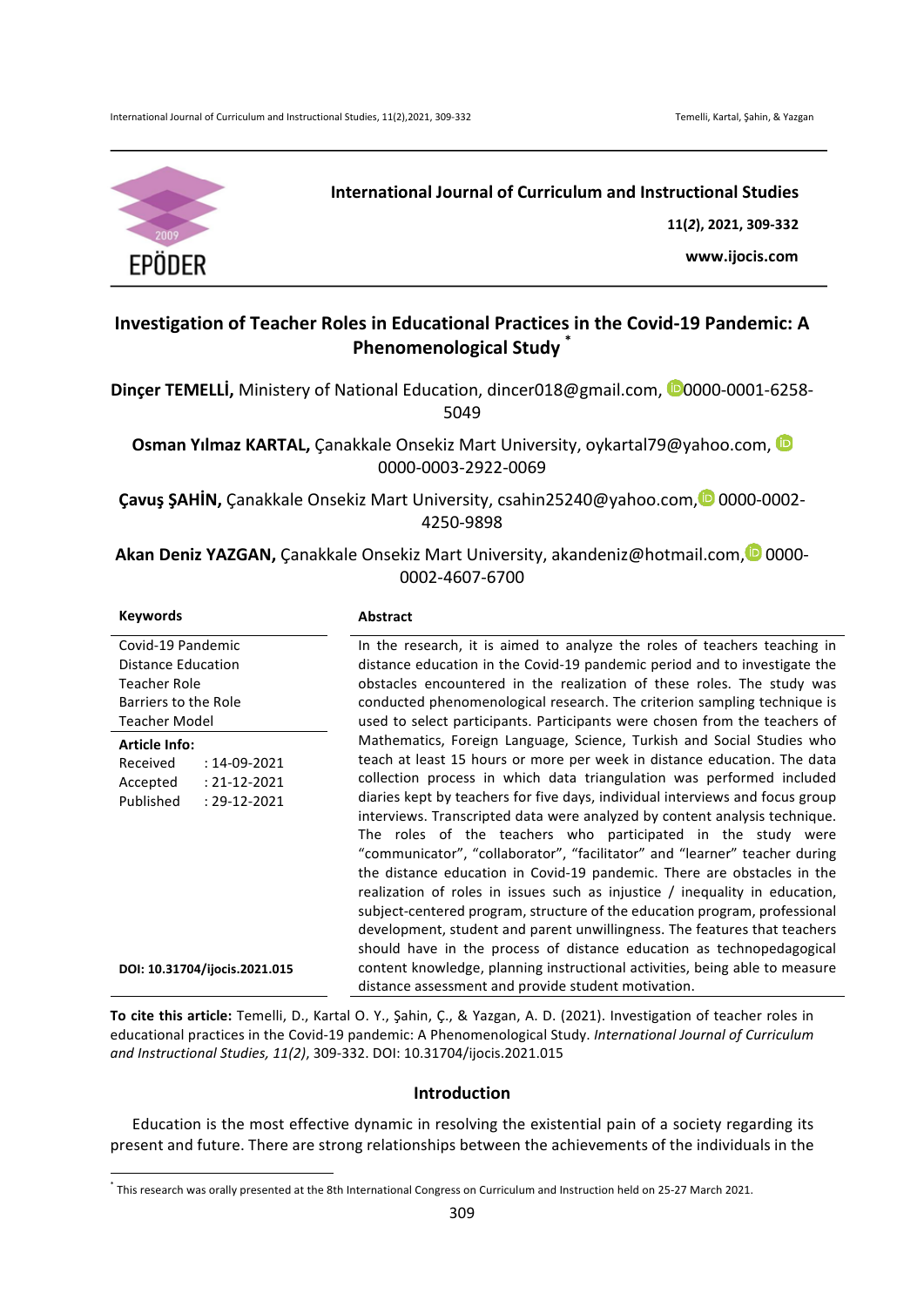educational processes and the fulfillment of the functions of the society. Therefore, functional education practices are essential for healthy socialization. Professionally designed and implemented training programs face some dilemmas in crisis situations, and emergency response actions are developed in these situations.

With the emergence of the Covid-19 pandemic, societies tried to adapt to the changes in social, cultural, economic and educational fields (Tzifopoulos, 2020). During the pandemic process, countries have taken various measures against emerging problems (ETF, 2020). Along with Turkey, most countries have suspended face-to-face education practices due to pandemic-related reasons and alternative education practices have come to the fore. These reflexes shown in a crisis situation are interpreted as successful; however, it is seen that there are scientific gaps in the analysis and evaluation of distance education caused by the pandemic.

When the studies on educational practices during the Covid-19 pandemic process are examined, it is seen that this process has been studied in terms of different topics. In these studies; Kaden (2020), Adıgüzel (2020), Kurnaz, Kaynar, Şentürk Barışık and Doğrukök (2020), Demir and Özdaş (2020), Ünal and Bulunuz (2020) investigated teachers' views on the pandemic process; Zawacki-Richter (2020) studied the impact of the Covid-19 pandemic on higher education; Duman (2020) and Paudel (2021) evaluated the distance education process applied during the pandemic process; Arslan and Şumuer (2020) stated the problems experienced by teachers regarding classroom management in online lessons in the distance education process; Sarı and Nayır (2020) include the problems faced by teachers during the pandemic period education process; Muthuprasad, Aiswarya, Aditya, and Jha (2021) analyzed students' perceptions and preferences regarding the online education process during the pandemic; Christian, Indrivarti and Wibowo (2021) stated the effectiveness of the tools used in the elearning process on students; Zhang, Wang, Yang and Wang (2020) investigate the problems experienced in distance education with the pandemic and the arrangements to be made in education policies related to it; Alper (2020) examined the compatibility of teachers to distance education with the pandemic process. Studies in the literature shows that the difficulties experienced during the pandemic process, the impact of the educational practices, situation assessments of the experiences of teachers and students in the education process, and studies on education policies are included. It is seen that the transition to distance education-based education practices around the world with the pandemic has had an impact on the studies.

During the pandemic, most countries are making efforts to create distance education platforms, and countries that have distance education platforms are making efforts to update the platforms (The European Training Foundation [ETF], 2020; Organisation for Economic Co-operation and Development [OECD], 2020; Unal & Çokyaman, 2021). Teachers and students continue their education processes with distance education as much as before the pandemic. In distance education, teachers carry out a distance education process that has its own characteristics with both individual differences, differences in their branches, and educational differences created by the conditions brought by the pandemic process. Every educational program in which the teacher is involved, no matter how excellent, is as functional as the quality of the teacher. Therefore, the examination of teacher function in distance education applications during the Covid-19 pandemic period stands out as a research topic.

The role of the teacher is defined by cultural and social events and the environment, as well as academic and professional determinants. In addition to internal effects such as self-perception in the role of the teacher, the views and expectations of the teacher's role that emerge from other stakeholders such as students, parents, colleagues, school leaders and society are also effective (Makovec, 2018). A teacher is an education employee who has responsibilities to both her/his students and the community she/he is in, tries to deal with the feelings and needs of his students, strives to understand people correctly, has important responsibilities in improving school and teaching and raising students who meet expectations (Can, 2004). Due to these responsibilities, different role definitions were made for the teacher.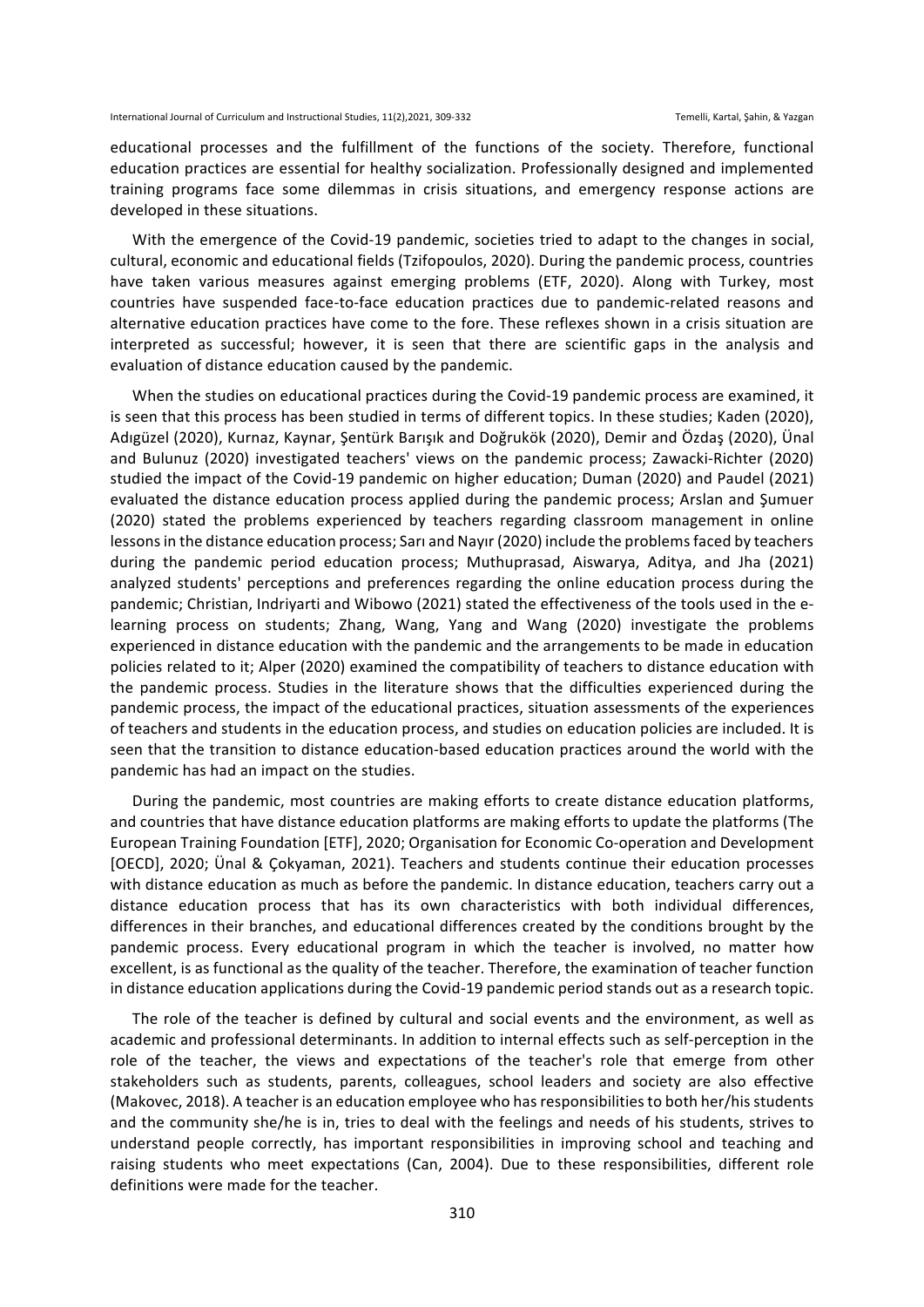From the past to the present, the roles of teachers have been discussed in many aspects within the framework of different topics, within the scope of various competencies and characteristics. For example, teacher roles include teacher professionalism (OECD, 2001), effective teacher skills in the teaching process (Lemov, 2010; Melvin, 2011), standards for the use of technology in education (The International Society for Technology in Education [ISTE], 2017) has been discussed within the scope of 21st century teacher qualifications (Churches, 2008; Cox, 2015; Palmer, 2015).

OECD (2001) defined some of the professional professionalism of a good teacher as follows;

*Expertise* (A good teacher should be an important source of knowledge and understanding and be *open to constant updating.)*

Pedagogical knowledge (In the framework of lifelong learning, teachers should become proficient in imparting a range of high-level skills, including motivation to learn, creativity and collaboration, rather than placing too much emphasis on recall of information or performance on tests.)

Understanding technology (A key feature of teacher professionalism in our time. The teacher must *have the ability to integrate technology into teaching strategies.)* 

*Organizational competence and collaboration (Teacher professionalism should include the ability to* function as part of the 'learning organization'. The ability and willingness to learn from and teach *other teachers is perhaps the most important aspect of this trait.)* 

*Flexibility* (Teachers must accept that they can change throughout their careers)

*Mobility* (The ability to have the capacity and willingness to move in and out of other careers and *experiences that will enrich their abilities as a teacher)* 

*Openness* (It is important to be able to work with parents and non-teachers in complementary ways rather than subverting other aspects of the teacher's professional role)

Lemov (2010) stated that the teaching process is a great art, that works of art are based on the mastery and application of basic skills learned individually through diligent study. By saying "teach like a champion" to teachers, he gathered 49 techniques that teachers should have in the learning process, under 7 titles. These skills appear as teacher qualifications. According to Lemov (2010), determining high academic expectations, planning for academic success, structuring and presenting the course, ensuring the participation of students in classes, creating a strong classroom culture, setting and maintaining high behavioral expectations, building character and confidence are the characteristics that teachers should have.

Melvin (2011) stated that effective teachers have some responsibilities. These are organizing environments for change, organizing physical space and materials, applying a reflective teaching model, self-regulation, holding classroom meetings for success, using technology in the classroom, modeling as a leader, practicing at recess, collaborating with parents, creating and maintaining a coherent environment. Within the perspectives of Lemov (2010) and Melvin (2011) it can be said that a strong leadership quality of the teacher should come to the fore for the functionality of the programs.

Apart from these roles, teachers, who are the most important practitioners of the education system with the intensive use of technology, have very important roles in the planning of education and training activities. The International Educational Technologies Association (ISTE) (2017) has created ISTE Standards for teachers and emphasized the importance of teachers' development in these standards, which will help students become empowered learners. These standards are;

Learner; Teachers continually *improve their practices* by learning from and with others, and discovering promising applications that leverage technology to improve student learning.

Leader; Teachers seek leadership opportunities to support student empowerment and success, and *to improve teaching and learning.*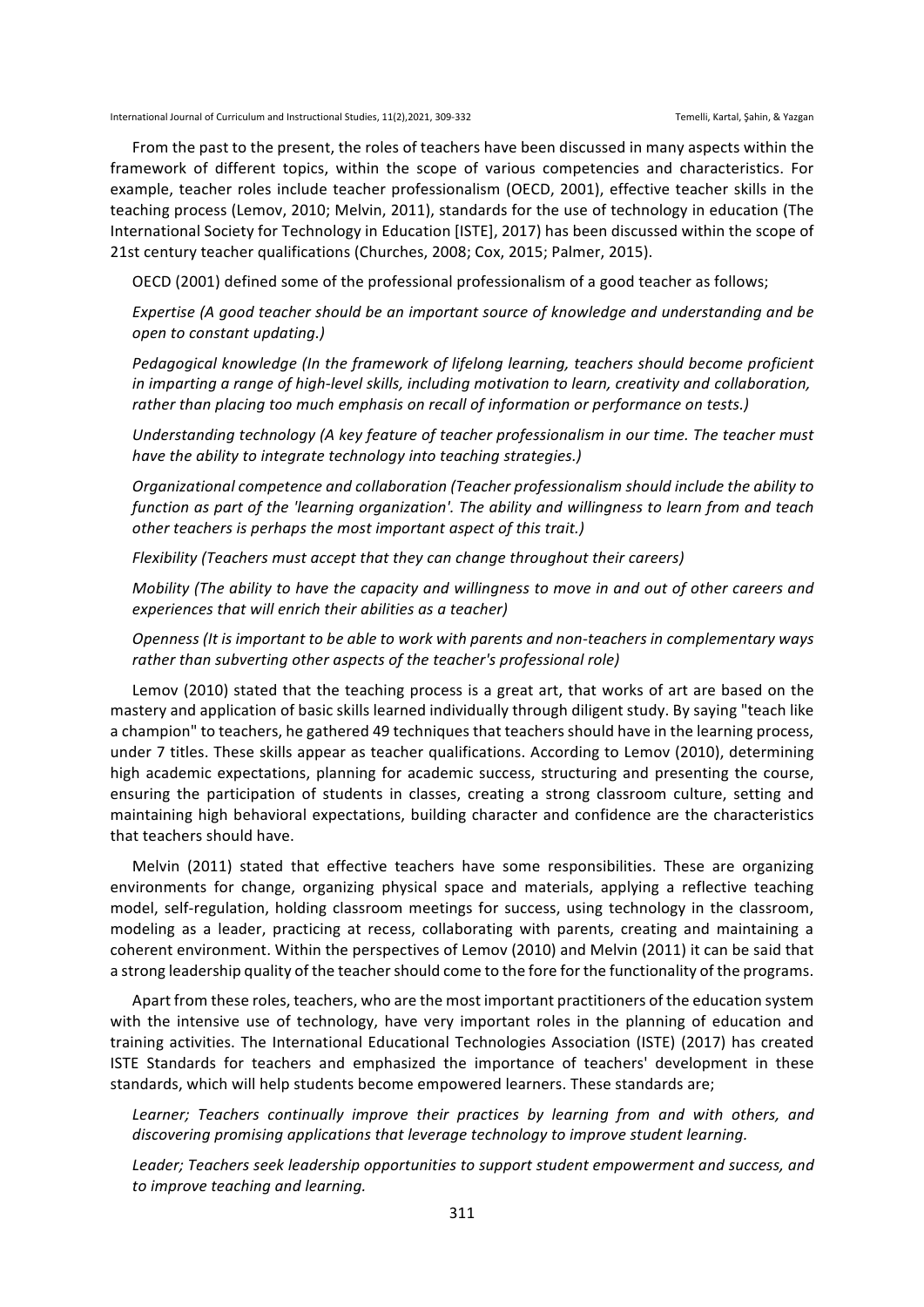*Citizen;* Teachers inspire students to contribute positively and participate responsibly in the digital *world.*

Collaborator; Teachers maintain and develop a culture of collaboration with both colleagues and students to *improve practice, explore and share resources and ideas, and solve problems.* 

Designer; Teachers design authentic, student-focused activities and environments that recognize *and accommodate student diversity.*

Facilitator; Teachers facilitate learning with technology to support students' achievement of the ISTE *Student Standards.*

*Analyzer; Teachers understand and use data to guide their teaching and support students in achieving their learning goals.*

Considering the International Educational Technologies Association (ISTE) (2017) standards, it is seen that the perspective of the teacher coincides with the prominent teacher roles in alternative education programs such as learning teacher, designer teacher, leader teacher, guide teacher.

In some studies, the roles and responsibilities of the teacher among the 21st century teacher skills were examined. Churches (2008) stated that 21st century teachers should have adaptive, visionary / creative, collaborative, risk-taking, learner, communicator, model and leader roles. Cox (2015) underlines that teachers must be in a position that "future-proof, a master of technology in the classroom, knows how to collaborate, adapts (can adapt and adapt teaching styles to include different learning modes, adapt to curriculum and requirements, and use their imagination to teach in creative ways), lifelong learner, advocate of the profession (which keeps parents and students informed of what is going on in education and addresses issues directly)"

Palmer (2015) identified 15 characteristic features for 21th century teachers. She stated that among these characteristics, there should be teacher characteristics `who can apply student-centered classroom and personalized teaching, make students productive, learn new technologies, globalize, collaborate, open to innovations, and continue to learn`

Teaching, which is defined as a profession, has unique differences within the framework of the basic characteristics of curriculums. For example, when the philosophy of education differs, the roles and responsibilities of teachers also differ. In this regard, the need to examine possible changes in teacher roles in distance education practices during the pandemic period necessitated this research. This study differs from the researches in the literature examining the roles of teachers in distance education in that it deals with distance education in a crisis situation (Covid-19 pandemic). In the study, it was aimed to analyze the roles of teachers working in distance education applications during the Covid-19 pandemic period and sought answers to the following questions:

1. What are the roles of teachers working in distance education practices during the pandemic period and what are the obstacles to the realization of these roles?

2. What should be the characteristics of teachers working in distance education applications during the pandemic period?

# **Method**

#### **Research Design**

The purpose of the research is examined with the post-positivist paradigm and analyzed with the phenomenology pattern, which is one of the qualitative research methods. Phenomenology defines the common meaning of individuals' experiences with a concept or phenomenon (Creswell & Poth, 2018). It is a method of inquiry in which the meaning and source of experiences are examined in depth (Manen, 2014). Phenomenology aims to analyze the interpretations of the participants about the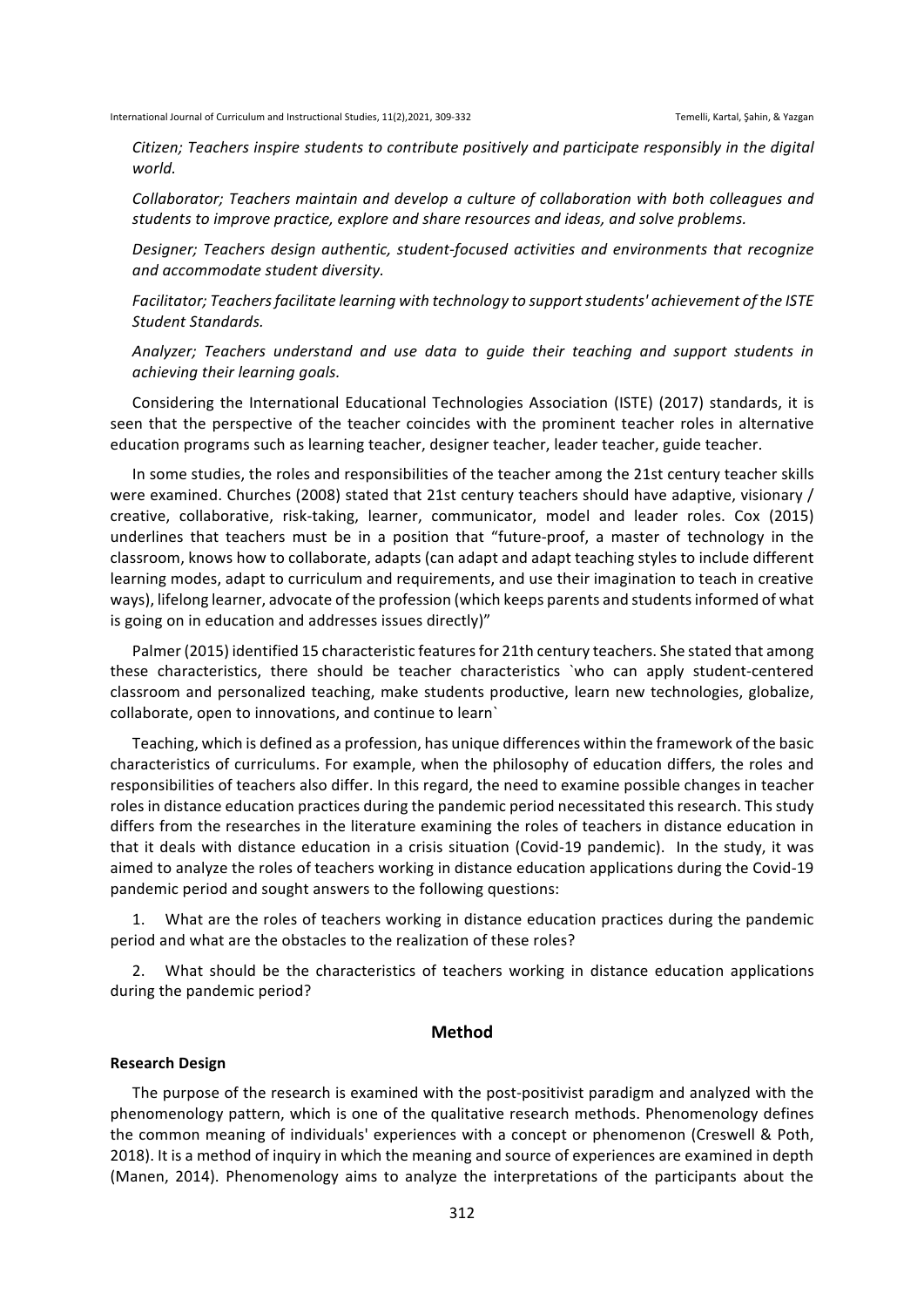phenomenon examined based on their experiences. Therefore, the experiences of the teachers involved in distance education applications during the Covid-19 pandemic process and their interpretations of teacher roles are presented.

### **Study Group**

The study group was determined by the criterion sampling technique, "in which all the cases are sampled which fit a particular criterion being studied" (Cohen, Manion & Morrison, 2017). Participants were selected among Mathematics, Foreign Language, Science, Turkish and Social Studies teachers who teach at least 15 hours or more distance education per week in the 2020-2021 academic year. The demographic information of the participating teachers according to the measurement processes employed to solve the research problem is given in Table 1.

| The demographic<br>information |                    | Daily | <b>Focus Group</b><br><b>Interviews</b> | Individual<br><b>Interviews</b> |
|--------------------------------|--------------------|-------|-----------------------------------------|---------------------------------|
| Gender                         | Woman              | 7     | 6                                       | 3                               |
|                                | Man                | 4     | 6                                       | 2                               |
|                                | <b>Mathematics</b> | 2     | 3                                       | 1                               |
|                                | Foreign Language   | 2     | 2                                       | 1                               |
| Lesson                         | Science            | 3     | 3                                       | 1                               |
|                                | Turkish            | 2     | 2                                       | 1                               |
|                                | Social Studies     | 2     | 2                                       | 1                               |

Table 1. *The demographic information of the participating teachers* 

Cresswell and Poth (2018) stated that in the general characteristics of phenomenology studies, a heterogeneous group was defined in terms of size ranging from 3-4 participants to 10-15 participants. Starks and Brown Trinidad (2007) found that typical sample sizes for phenomenological studies ranged from 1 to 10 individuals; Polkinghorne (1989) recommends that researchers interview 5 to 25 people who have experienced the phenomenon (as cited in Cresswell & Poth, 2018). The size of the study group  $(11$  people daily, 17 interviews) in this study is suitable for phenomenology studies.

#### **Data Collection Tools**

In the study, diary and semi-structured interview forms were used for data diversity. Since the interview focuses on the meanings of the individual's experiences, it is seen as an appropriate data collection tool in phenomenological studies (Kvale, 1996). In phenomenological studies, it is important to collect and explore the experiential definitions of individuals who can convey their experiences verbally or in writing (Manen, 2016). For this reason, data were collected from written experiences with diaries and from oral experiences with interviews. In addition, individual and focus group interviews were conducted using the semi-structured interview form prepared by the researchers to ensure data diversity.

In the study, a semi-structured interview form prepared by the researchers was used to collect the data. For the validity of the interview form, which was created by reviewing the literature, the evaluation of two different field experts working in the field of Curriculum and Instruction was taken. In line with the opinions of field experts, necessary corrections were made in terms of language and content, and interview form was created.

#### **Data Collection Process**

The data collection process was carried out considering the pandemic conditions, and focus group interviews and individual interviews were carried out through online applications.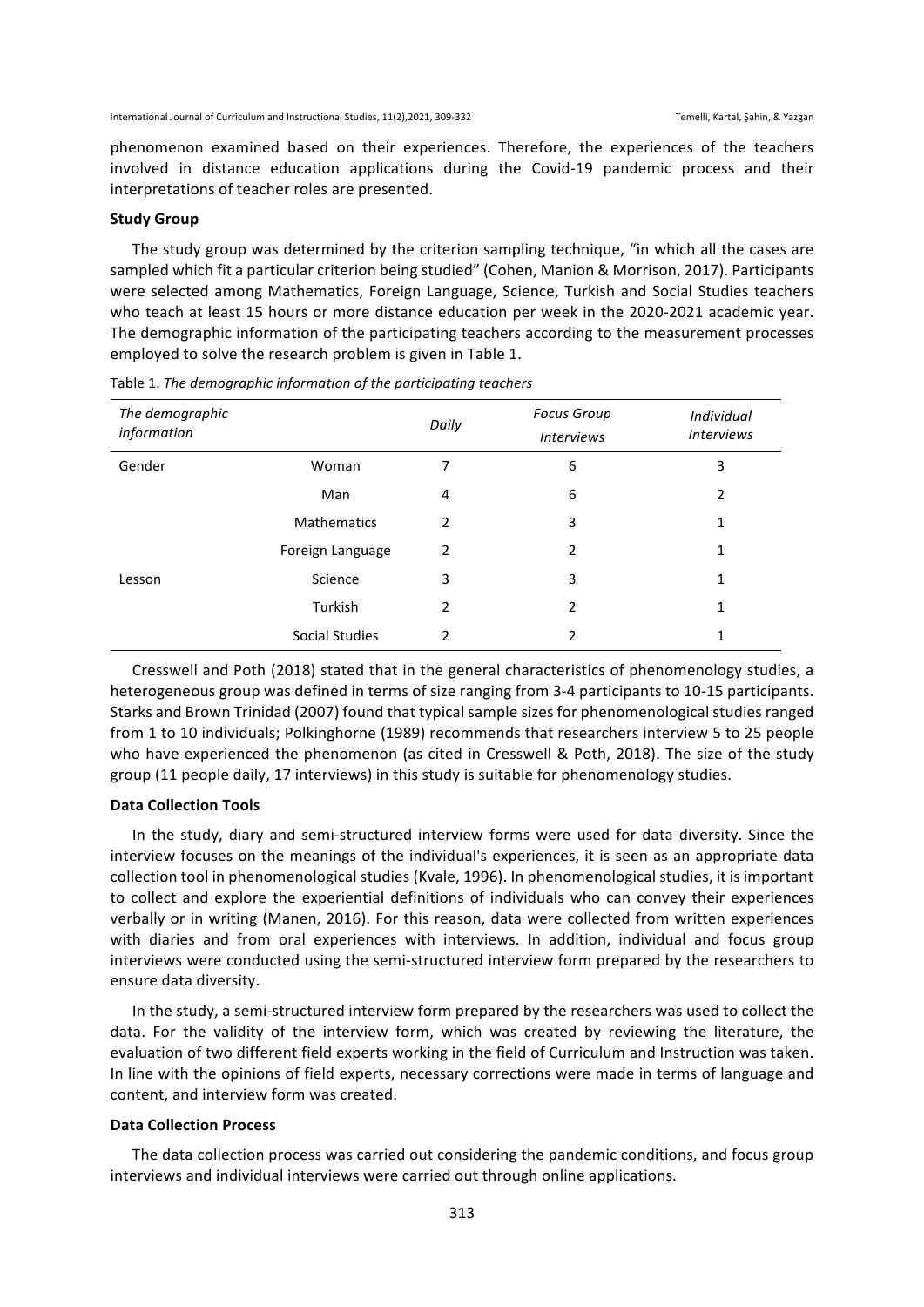In focus group interviews, all participants were simultaneously involved in the online meeting and a researcher moderated the discussion. The entire meeting was recorded.

Within the scope of the research, 2 separate focus group studies  $(6x2)$  and one-to-one interviews were conducted with 5 people on a voluntary basis.

With the aim of reflecting the experiences of the teachers in the distance education process in a sincere way, 11 teachers reflected their experiences through diaries on 5 different days.

# **Data Analysis**

The data analysis technique is the content analysis. Written diaries and data recorded in the semistructured interviews were converted into transcripts. In the coding of the data, each participant teacher T1, T2, T3.... coded as. At this stage, the analysis process was carried out in four stages: coding the data, finding the themes, arranging the codes and themes, defining and interpreting the findings (Yıldırım & Şimşek, 2016). Similar data were tried to be brought together by following an inductive way within the framework of certain concepts and themes. Transcripts were reviewed by the researchers and analyzed separately for coder reliability. In the analysis, first the codes were created, then categorization was made and the last themes were reached.

# **Validity Reliability Measures / Credibility**

In the study, more than one data collection method was used by making data diversification. The recorded data has been transcribed. While the transcripts were being created, care was taken to write exactly the answers they gave to the interview questions. Findings supported by direct quotations. For coding reliability calculation in the content analysis of the data collected in the research, Miles & Huberman (1994) reliability formula was used: Reliability = Consensus / (Agreement + Disagreement). As a result of the calculation, the reliability of the coding was 77%. Reliability calculations above 70 percent are considered reliable for research (Miles & Huberman, 1994).

Lincoln and Guba (1985) suggest that long-term interaction, depth-based data collection, diversification, expert review, and participant confirmation strategies can be used to ensure the credibility of qualitative research. In this research process, long-term interaction was made with teachers from 6 different branches, not only with focus or individual interviews, but also with teachers from as many different branches as possible by using both methods. For depth-oriented data collection, the researchers questioned whether they met the research questions by critically examining the diary and the data reflecting the sincere feelings of the teachers in depth, and the data collected both in the focus group interviews and in the individual interviews, by recording them in the process. In terms of diversity, while the researchers tried to provide data diversity with diaries and interviews in the research, it was supported to create diversity with different participants by trying to interview as many people as possible with a group of teachers from six different branches and by keeping a diary. In terms of expert examination, the researchers involved in the study bear the title of field experts. In terms of participant confirmation, it was carried out by asking whether the findings obtained from randomly selected diaries and interviews revealed the thoughts of the participants. In this research, it is seen that the necessary processes related to credibility are provided.

#### **Ethics Committee Approval Information**

An application was made to Çanakkale Onsekiz Mart University Scientific Research and Publication Ethics Committee for data collection studies within the scope of the research, and ethics committee approval was obtained with the decision of the Graduate School of Education Ethics Committee dated 30/03/2021 and numbered 06/28.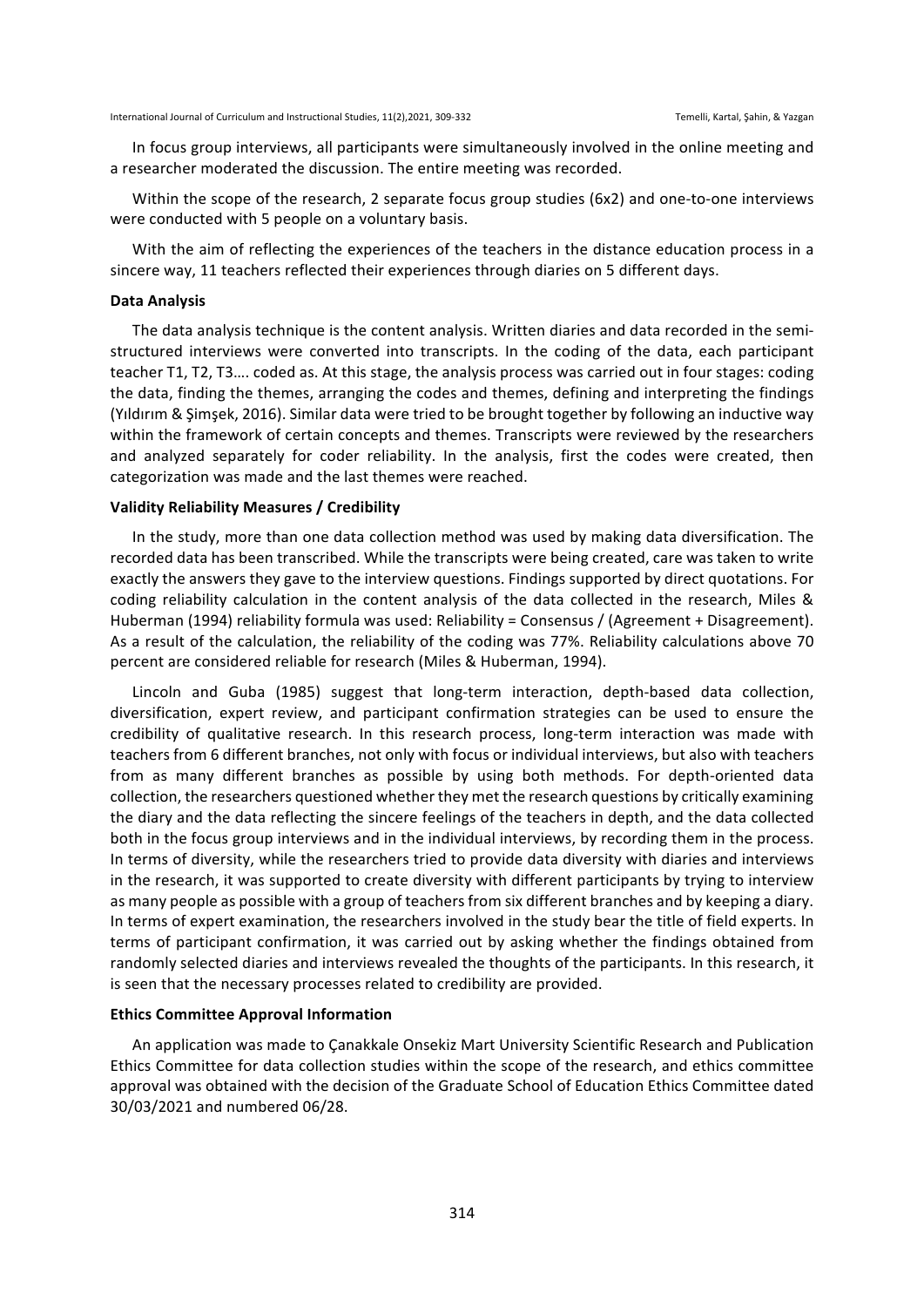### **Results**

The findings of the research are presented in this section. Within the scope of two research questions, in the first part, the findings regarding the roles of teachers involved in distance education practices during the pandemic period and the obstacles to the realization of these roles; in the second part, the findings about what the characteristics of the pandemic period teacher should be are given.

# The Roles of Teachers in Distance Education Practices during the Pandemic Period and the Barriers **in Realizing These Roles**

In the study, it was seen that the roles of teachers working in distance education applications during the Covid-19 pandemic period came to the fore as communicator, collaborator, learner and facilitator. The obstacles to the realization of the teacher roles that the teachers wanted to display also differed according to the roles. The analysis of these prominent teacher roles and the evaluations of the obstacles to the realization of these roles are given in the figures below.

**The role of the communicator teacher and the barriers to the realization of the role.** It has been observed that different dimensions have an effect on teachers' communication in the distance education process. In the realization of the communicator role, dimensions such as the fact that communication is a natural and necessary process brought by the pandemic, it is an internal responsibility, it is seen as a solution in reaching students, it is used for the lesson, it is seen as a support for the solution of problems by communicating with parents have come to the fore. The opinions of the teachers on this subject are as follows;

### A natural and necessary situation caused by the pandemic;

T3- "In this process, we were in contact with the school administration, other teachers, parents and students separately. Even now, this process continues intensively. Our Whatsapp groups were used *extensively to ensure communication very often."*

#### Internal responsibility;

*T7-* "When I started my teaching career, I preferred not to apply the features that I did not like in *my* teachers. For example, we were afraid to ask questions. I didn't want to be like this with my students, I always wanted them to ask me questions. I also struggled with this in distance *education."*

*T13-* "The questions of the students who ask questions can be all week, sometimes even at very late *hours, so I* answer their questions in detail as much as I can, my aim is to support them as much as possible without breaking them out of the process. When I find an interested student asking *questions, I try to ensure that the process is beneficial in terms of efficiency.*

### *Reaching students for the lesson;*

*T1-* "We all floundered at first, and then we tried to reach the children as much as we could. Because the biggest problem was reaching the children. We kept in touch by establishing social media groups *to reach children."*

T6- "I set up whatsapp groups to increase effectiveness. They ask questions from there, and I make *a* voice narration. I try to keep them calm. I'm trying to encourage. Sometimes there are students who ask questions even at 12 o'clock at night. I even answer them."

## A support for solving problems by contacting the parent;

*T8-* "I called the families of the students who did not attend my classes. I asked them if they knew that their students did not participate, and if they did not, why did they not?."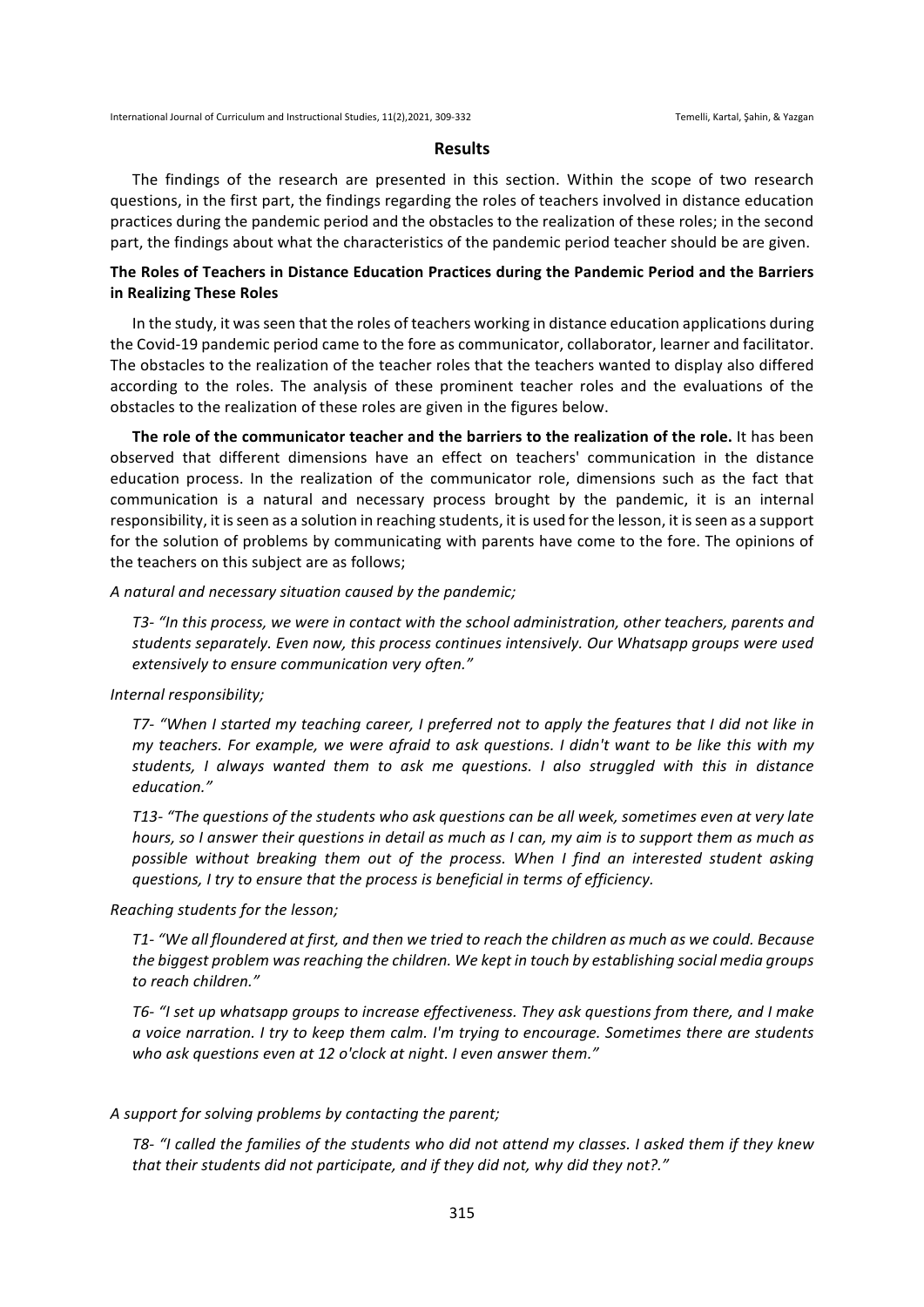*T3-* "In this process, I met with the parents mostly, we didn't even know most of the parents when we were at school, the two times a year we see at the parents' meetings. Now we are in constant *communication, we have telephones, we have a social media group.*

T2-"In my parent groups, I try to guide them by being informed about course announcements and assignments posted on eBay. I also post leaf tests and lecture notes on parents' phones. When his parents are informed, he solves the majority."



Figure 1. The role of the communicator teacher and the obstacles to the realization of the role

Against the realization of the role of a communicator teacher in the distance education process; it has been stated that different dimensions such as lack of time, anxiety about finishing the curriculum on time, student's technological inadequacies and the student's unwillingness to participate in the lesson are effective. Teachers' views on this subject are as follows:

T7- "The most troublesome situation of my course is the lack of time for students and teachers to express themselves, the intensity of the curriculum and the anxiety of finishing the curriculum on *time"*

*T15-* "Not being able to reach some students makes me sad. When I ask their friends, they say they *have financial difficulties. Although I try to reach and support, it is difficult for us to communicate like other students."*

Considering the opinions of teachers, it is seen that the role of teachers as communicator teachers in the distance education process of the Covid-19 pandemic comes to the fore. Teachers emphasized their communication skills in order to carry out the distance education process in a healthy way and to close the existing deficiencies. In this process, due to the conditions caused by the pandemic, it is seen that teachers have a responsibility of communicating with students or parents in the distance education process, in the process of reaching students more easily. However, it has been observed that teachers who want to communicate have student-based problems such as student's technological inadequacies or the unwillingness of the student. On the other hand, it has been observed that teachers who want to communicate more with their students in their classes, lack of time and the concerns of finishing the curriculum on time prevent the formation of the communication process.

The role of collaborative teacher and barriers to realization of the role. It has been observed that different dimensions have an effect on teachers having a collaborative role in the distance education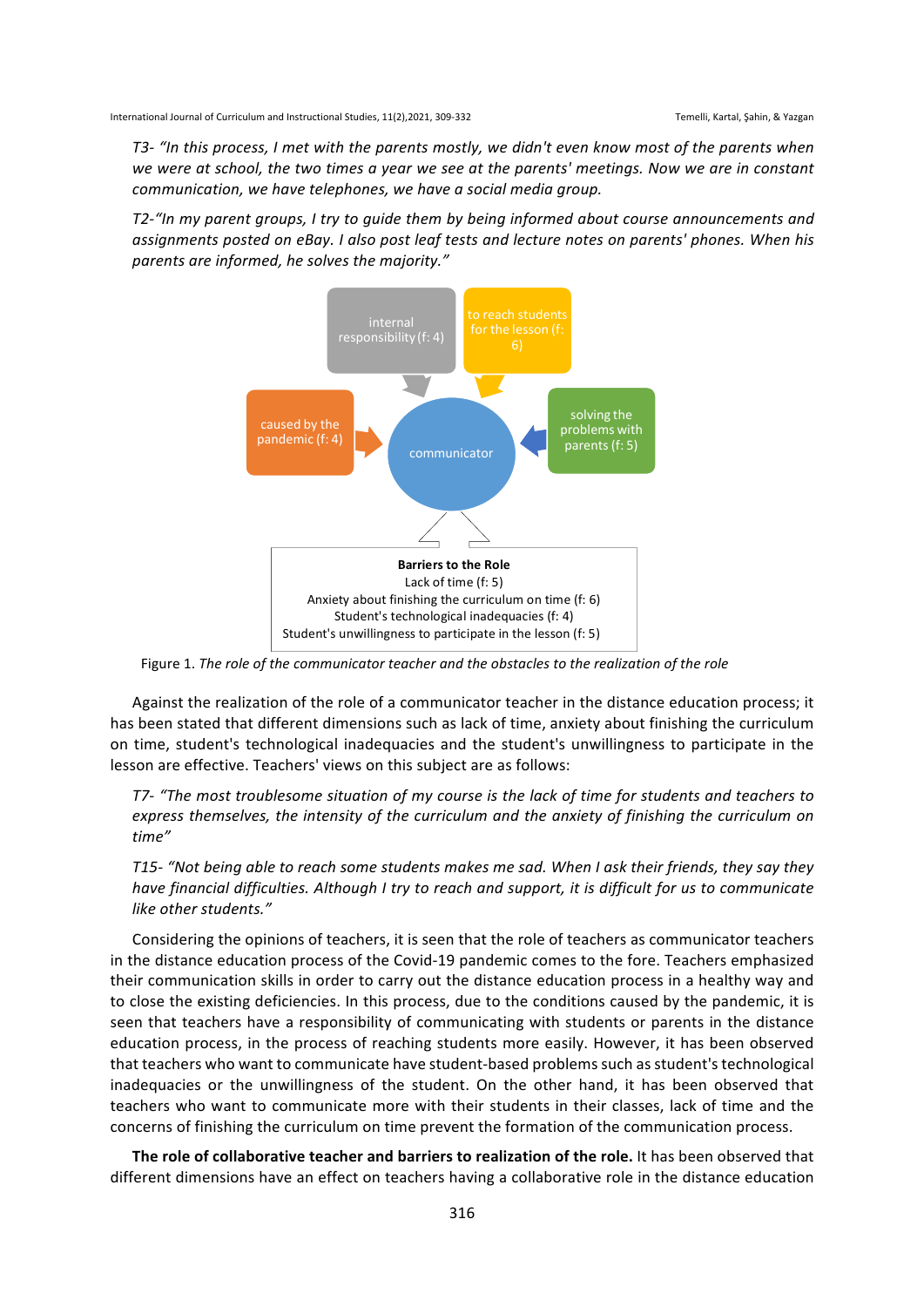process. The collaborative role was carried out in solving problems with colleagues, in the processes for parents and students, and in reflection on learning processes. The opinions of the teachers are given below.

Solving problems with colleagues;

T4- "When there was a problem with the lesson, many of our teacher friends, like me, shared their suggestions and solutions. We solved our problems in cooperation."

*T13- "Platforms were created in virtual environments where teachers support each other and collaborate to do something useful for their students.* I can describe this period as the period of collaborations, which I will mention as beautiful next to the sentences that start with "I wish".."

Processes for parents and students;

*T9-* "I am sharing the homework checklists back with the students in the distance education process. *I* even share many of them with their parents. In this way, when they see the pros and cons, they follow a regular homework because the excess of cons disturbs many."

T6-" Parent cooperation is also important in this process. I am writing to parents from our parent *groups.* I'm trying to get them involved too. Like "Please check the solutions of the assignments *yourself".* Because it doesn't make much sense unless it's checked. I'm throwing out their solutions, *I* want them to be included in the process."

Reflecting on learning processes;

*T9-* "Unfortunately, having to teach unilaterally during the pandemic process does not give the desired result. Therefore, I have worked on a process that can continue the education that children work in cooperation with children. They complete the presentations of homework, experiments and activities together. In this respect, I both cooperated with the students and tried to support their *cooperation in this process."*

*T10- "In social media groups, students offer advice and solutions to each other's questions. They learn by collaborating until I give the answer."* 



Figure 2. The role of the collaborative teacher and the barriers to the realization of the role

Against the realization of the role of a collaborative teacher in the distance education process; It has been stated that different dimensions such as parents' apathy, students' apathy and lack of communication are effective. The opinions of the teachers on this subject are as follows;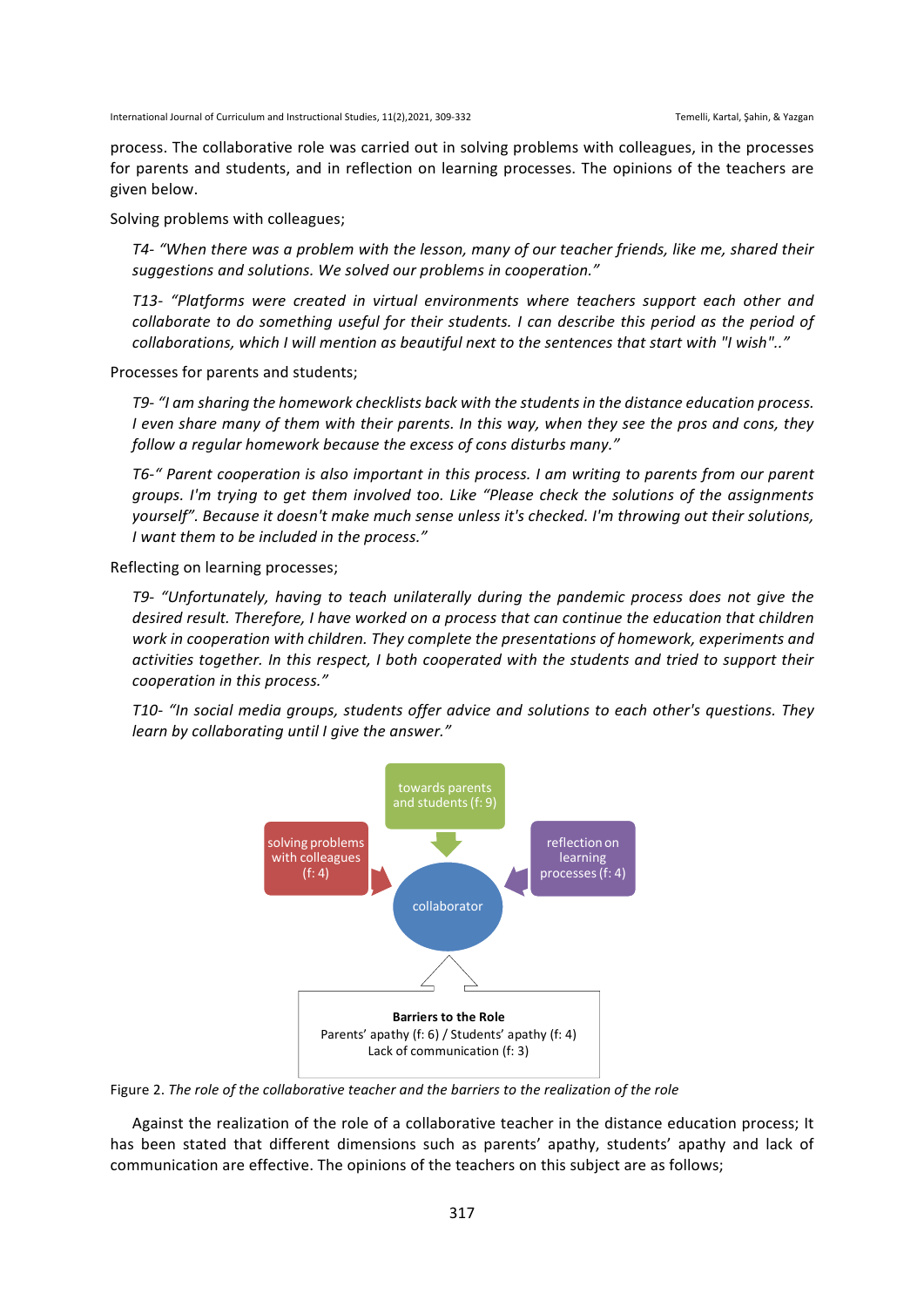*T17-* "I tried to reach some parents, I sent a message, I tried every channel, I figured out how to use zoom, and after a while, it got tired of this. The family does not provide that environment for the student. When I couldn't reach some of them, I quit. I see myself as inadequate in this regard."

T14- "Not getting the interaction I want from the student does not satisfy me. After a while, my reluctance and the student's decrease in motivation affect the efficiency of the lesson."

T26- "During the school period, problem detection was easier and your solution alternatives were *much* more diverse. Now you are passive and ineffective unless you are constantly trying and *communicating with the student."*

*T28-* "...It was a pity that some of them remained silent and did not react even though I gave the right to speak. In the classroom, I could see their reactions and choose an attitude accordingly, but *I* felt bad because *I* couldn't see the unresponsive student. *I* wonder if the family joins forcibly, but *does* she go to bed? or did I just become a teenager's fun in my own way?

When we analyze the opinions of the teachers, the collaborative teacher feature of the teachers came to the forefront in the distance education process of the Covid-19 pandemic. In this process, it is understood that teachers transfer their cooperation with their colleagues, which they sometimes perform in the face-to-face education process, to the distance education process they are in, and try to find solutions to the problems they encounter by collaborating. Involving the parents, one of the stakeholders of the education process, in the distance education process, the teachers cooperated with the parents and ensured that the processes related to the teaching process such as homework follow-up and student attendance are carried out in cooperation with their students. It has been observed that teachers with the collaborative teacher model reflect their collaborative learning skills to the education processes in the distance education process. Also, it was stated by the teachers that the difficulties experienced in establishing communication prevented cooperation regarding to parents' and students' apathy.

The role of the learner teacher and the barriers to the realization of the role. It has been stated that the role of the teacher learning in the distance education process is realized by the effect of different dimensions such as seeing learning as an internal responsibility as a part of professional development and being a necessity in the conduct of the distance education process. The opinions of the teachers are given below:

Professional Development / Internal Responsibility;

*T9-* "I do not consider myself very competent in technology, but for this, I try to improve myself by *entering all kinds of learning environments where I can participate remotely. In this process, I used new web 2.0 tools more and more."*

T13- "Being a teacher in this process makes your students feel that if you are very possessive, you should understand that they are good or bad just from their voices and try harder for them. I called some of my students a lot after class or I researched the reasons for my children not submitting their work. This process developed me both professionally and in student psychology and showed that the teacher is not just a lecturer but a quide that prepares me for life."

*T23-* "I constantly examine the current process and try to find the missing and wrong. Of course, my biggest and only supporters are my students. We work together as an R&D unit, discussing how we can achieve our best learning. You feel the need to be renewed and updated every day because *learning that goes wrong bothers you."* 

Obligation for Distance Education;

T8- "This process has given me incredible things. I used to be biased to the most used technology, I would use it on a beginner level. I used it as long as it worked for me. In general, I think it is necessary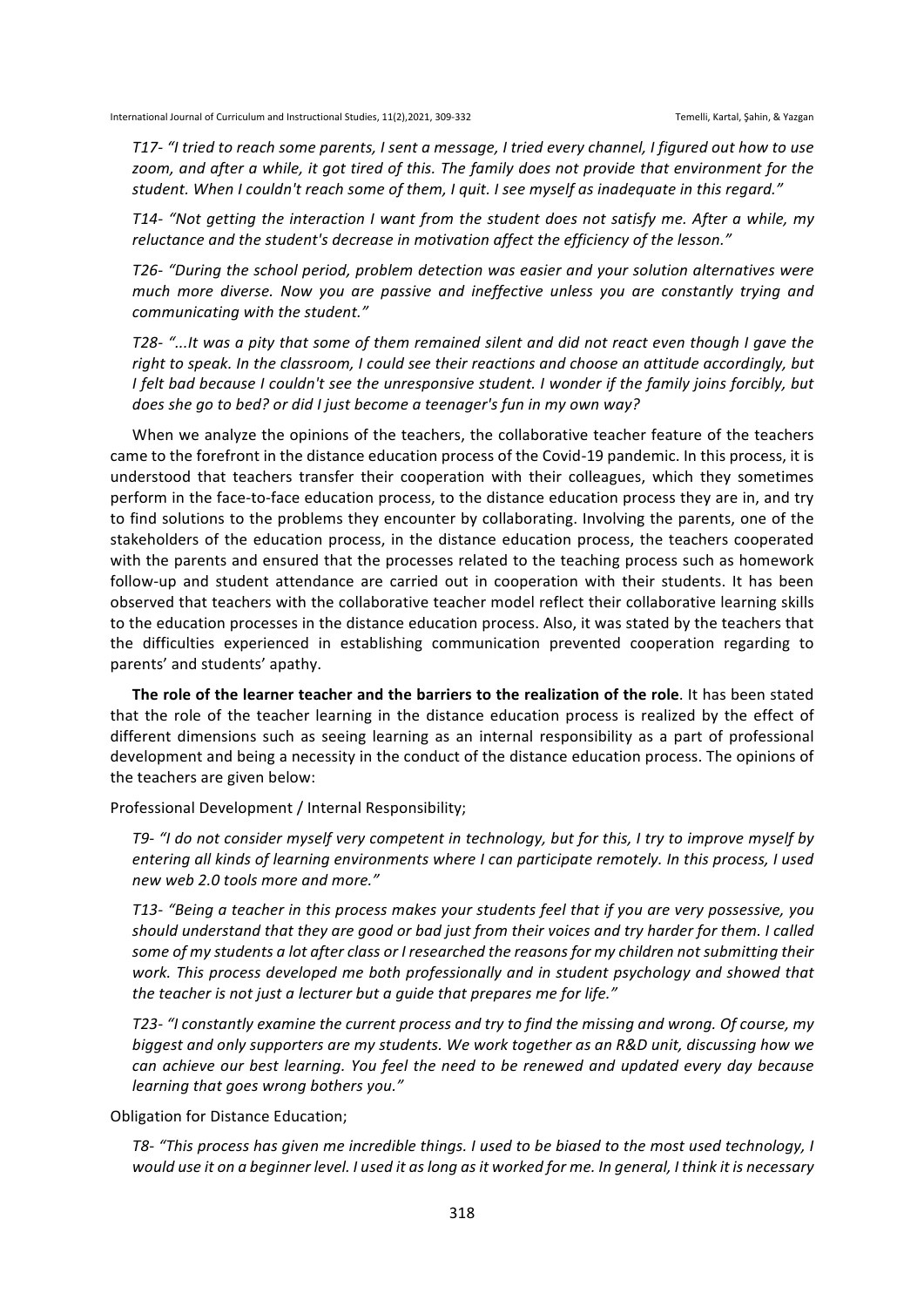to teach the lesson live instead of online. But in the end, I learned a lot of things that I didn't know *before, and they contributed positively to me in this respect.* 

*T14-* "We had to learn web 2.0 tools to prepare better content in distance education. But I wish we *didn't* have to, if we had learned beforehand what's going on. I am happy to have learned. I *improved myself a lot."*



Figure 3. The role of the learner teacher and the barriers to the realization of the role

Against the realization of the learner teacher role in the distance education process; It was stated that the insufficient knowledge of technology and anxiety about finishing the curriculum on time were effective. The opinions of the teachers on this subject are as follows;

*T19-* "Sometimes I see some very nice apps while surfing the web. But since I don't know how to use them in my live lesson, I can't add them to the lesson."

*T4-* "My lack of technological knowledge and usage is too much, I don't know how to integrate *technology into the lesson."*

*T17-* "Our curriculum is very large. I have a hard time for finishing the curriculum on time. The *feedback I get is very little even though I teach the lesson so slowly and mutually. So, instead of spending time on other things, maybe it's wrong, but I prefer to solve more questions. So i can't come up with a solution.* "

*T22-* "I could organize competitions and events with web 2.0 tools to make the learning environment more fun, qualified and permanent during the distance education process. I have knowledge on this *subject, but unfortunately, the problem of not reaching the course topics on time prevents me. Maybe more activities should be* planned or the curriculum should be diluted, but there is no improvement at the time"

When we analyze the opinions of teachers, it is seen that the Covid-19 pandemic distance education process makes the role of learner teachers come to the fore. It has emerged in the opinions of the teachers that the transition from face-to-face education to distance education provides compulsory learning of the technological information necessary for the realization of distance education. It has been observed that teachers who define themselves as learner teachers have responsibilities as teachers who research what they can do to make the distance education process more effective, develop themselves and try to apply what they do not know by learning. It has been stated that the ignorance of the teachers, who do not reflect the role of the learning teacher, is an obstacle to their learning. It is seen that finishing the curriculum intensive curricula on time that are not adapted to the distance education process and the subject of learning and applying new things prevent them from being learner teachers.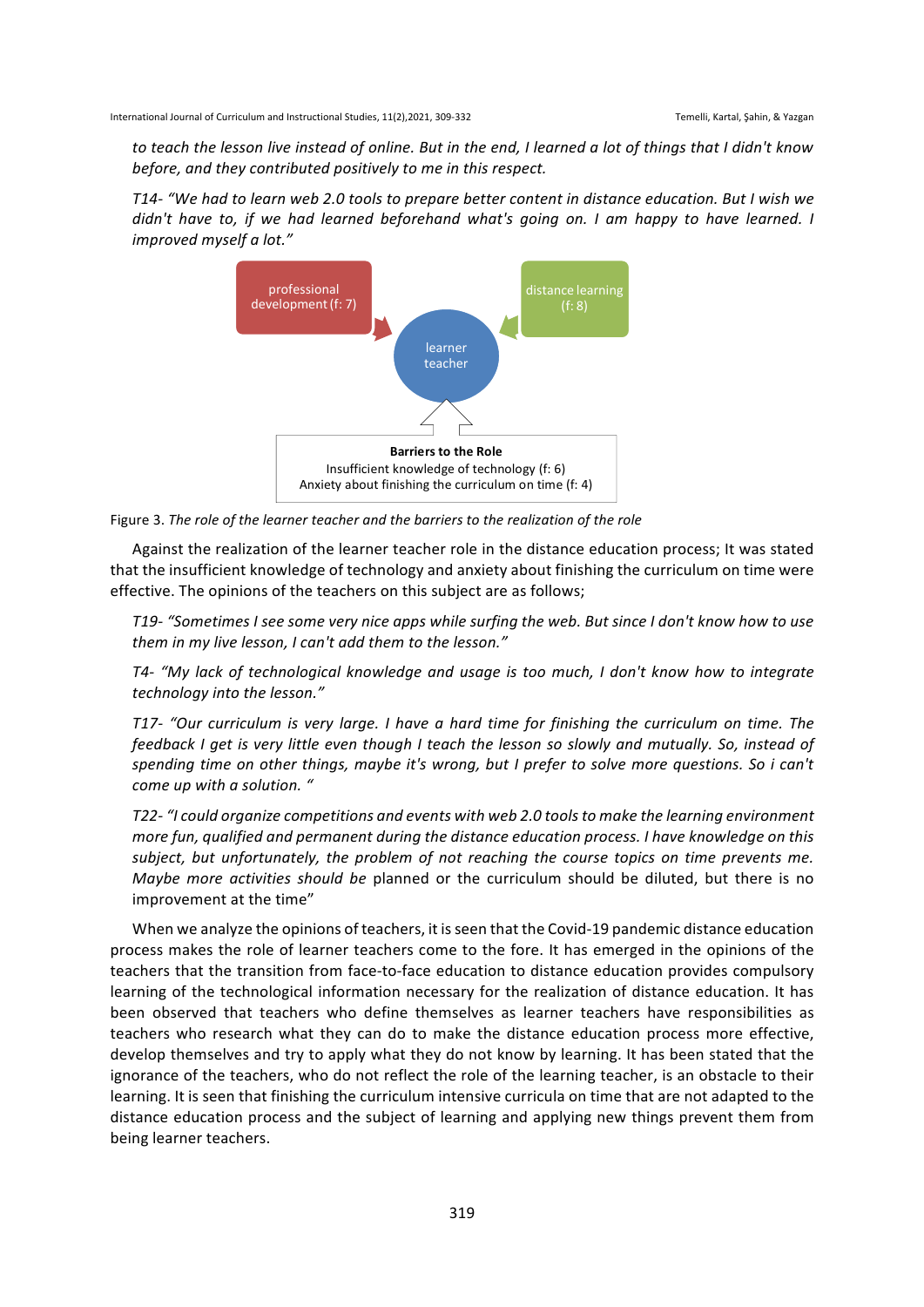The role of the facilitator teacher and the barriers to the realization of the role. It has been stated that teachers' role as facilitator in the distance education process occurs with the effect of different dimensions such as increasing student participation and student success, transferring the school environment to digital and giving feedback. The opinions of the teachers are given below:

Increasing Student Participation;

*T8-* "I have sent photos of the notes and events that I have written on their notebooks from the whatsapp groups for the convenience of those who cannot attend."

*T5-* "For those who do not understand the subject, I share the links of the lecture videos that I find *on* the Internet at the end of the lesson every week, since it will be difficult for me to explain the subject from the WhatsApp groups, so that those who do not understand the lesson have the *opportunity to listen again."*

*T2-* "I set up whatsapp groups to increase effectiveness. They ask me questions from there, and I *make a voice narration."* 

Increasing Student Achievement;

*T27- "Every week, I make a class-based hour to ask what they don't understand on Zoom for an hour.* At that time, I answer their questions before the next lesson comes. They ask here at school, like children who ask what they don't understand during playtime."

*T2-* "…I try to help children as much as possible without pushing them too hard. I sent a question to those who wanted to solve a question in accordance with their level. It was kind of like individualized *teaching."*

*T1-* "In this process, I opened whatsapp groups in other classes I attended and opened a channel that would allow me to reach them. In addition, I created a youtube channel. In order for the children not to fall behind, I took a video at home with my own effords and sent these links to them."

T24- "The distance education process was most productive for students with advanced individual *learning* skills, but their efforts should be supported and their learning initiatives should be *supported."*

Transferring School Environment to virtual environment;

*T27-* "We are trying to transfer the school environment to the digital environment during the pandemic period. The distance education process is process-oriented, as in face-to-face learning. I *am trying to make the lesson more efficient by using digital platforms effectively in distance education."*

*T3-* "When we first started the pandemic period, I felt more responsibility. I immediately started preparing lesson videos, I shared them on youtube or whatsapp groups. In the videos, I explained *how I explained in class."*

Giving Feedback;

T8-"I asked them to ask me what they did not understand on whatsapp. There have always been situations where I sent a message with a voice recording and I replied in this way. I have many whatsapp student aroups, they always ask auestions."

T23- "Students write the questions they want to ask privately from social media tools until the time we set. As long as they focus on their lessons, I return back in the mode of providing opportunities *for them."*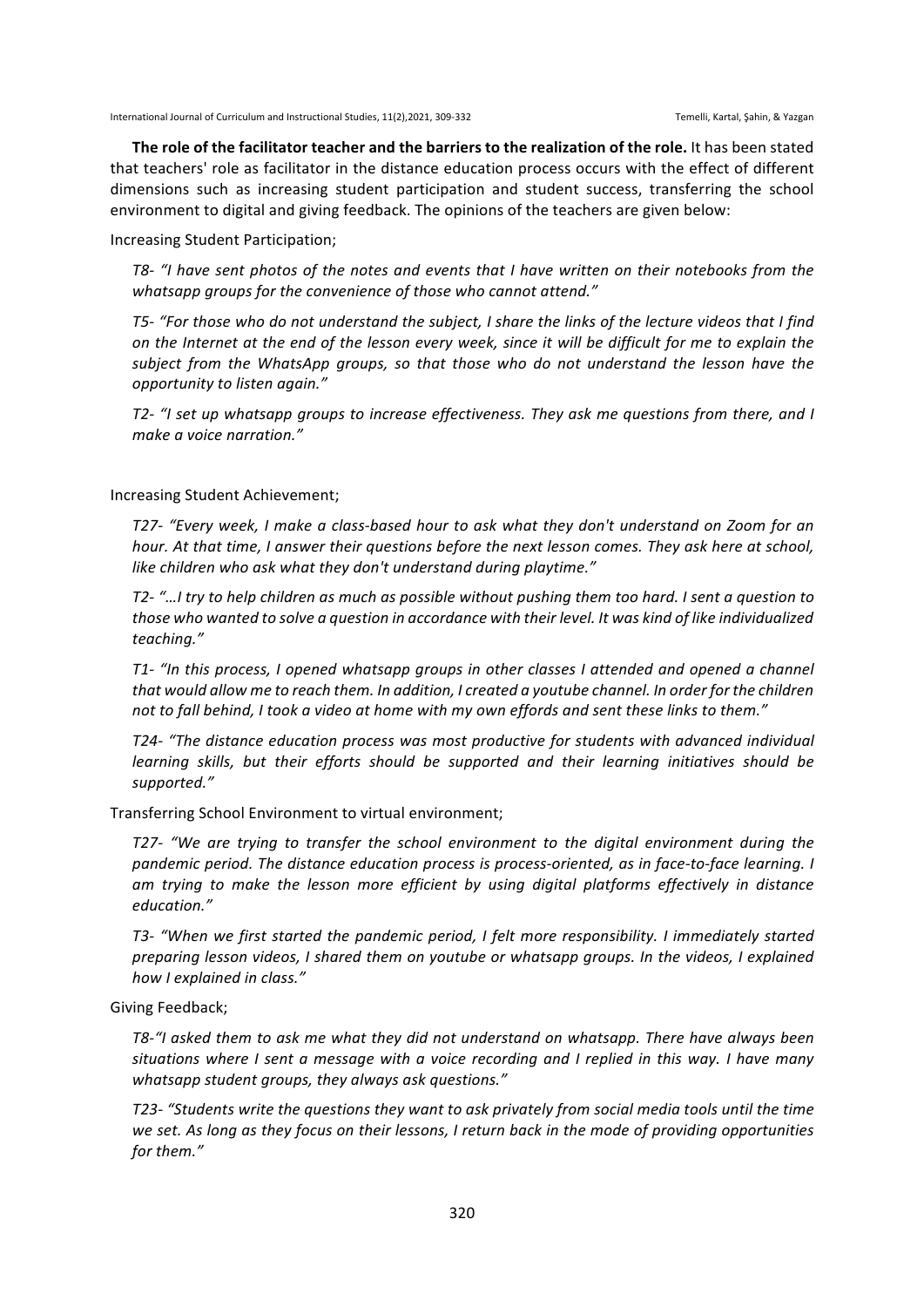

Figure 4. The role of the facilitator teacher and the barriers to the realization of the role

Against the realization of the facilitator teacher role in the distance education process; it has been stated that different dimensions such as student's technological inadequacies, insufficient technological equipment of the teacher and anxiety about finishing the curriculum on time are effective. The opinions of the teachers on this subject are as follows;

*T23-* "The impossibilities of the students are a big problem. She/he needs to check the questions I sent, again on the internet or on the IT device. This situation creates a problem for children who have siblings at home or do not have these opportunities."

*T10- "I would like to reach children without technological means, but unfortunately we could not. You* call her/his family for this, She/he says she/he does not have opportunities, or when there is more than one child at home, this is also a problematic situation."

T4- "I'm not good at Web 2.0. I need a training for this process to be effective."

*T25-* "I think I'm having trouble because of the deficiencies in technology or because I can't transfer what I know to this online environment. I have a lot of theoretical knowledge, I say yes. But I can't *manage to transform some things, so I continued in a more classical way.* I have a lot of *technological knowledge and usage deficiencies.* I think I need more knowledge of integrating *technology into the classroom."*

T5- "We can create more understandable and enjoyable course processes for students, but for this, the curriculum should be reduced compared to distance education. Otherwise, the topics will not be *finished on time."*

Teacher opinions have shown that the intensive use of technological tools in the distance education process has become an integral part of the education process. It has been stated that web 2.0 tools, especially social media tools, are used especially in the academic success of students, in their individual learning and in informing about the course processes. In this way, the education process of the student has been facilitated by technological tools. Teachers who are incapable of using these technological tools or students who do not have these technologies prevent the realization of the teacher role that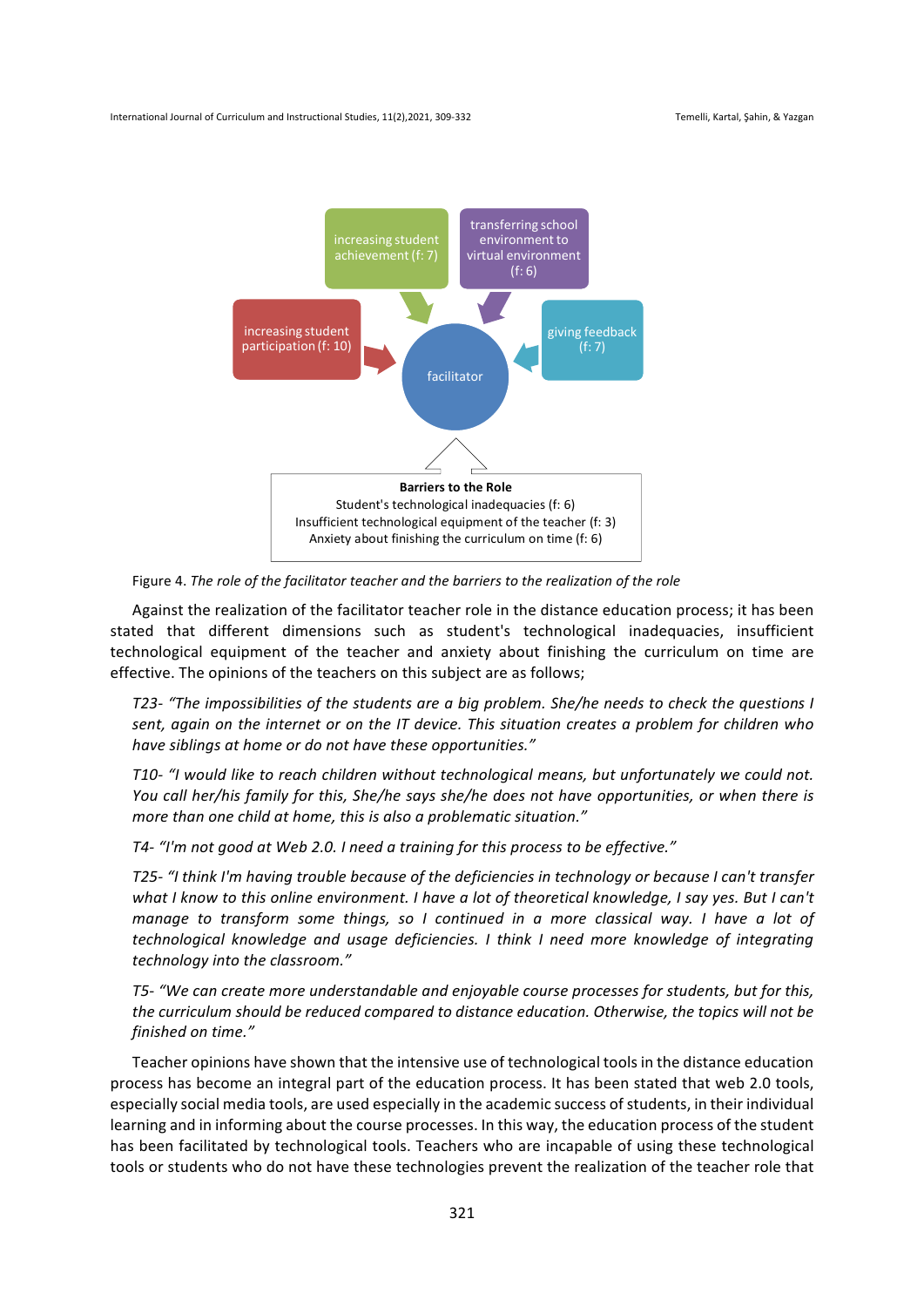technology provides to the teacher. In addition, it has been stated that the teacher's attempt to facilitate learning by diversifying the learning process by making online applications such as competitions and interactions is prevented by the lack of time and therefore the anxiety of not being able to finish the curriculum on time.

#### Characteristics of Teachers Working in Distance Education Practices during the Pandemic Period

In the research, technopedagogical content knowledge, planning teaching activities, making distance measurement evaluation and providing student motivation came to the fore in terms of the responsibilities, duties or features that should be in an ideal teacher model for the teachers working in distance education during the Covid-19 pandemic period. The opinions of the teachers are given below:



Figure 5. Features that should be in the pandemic period teacher model

*T11-* "web 2.0 tools have been my biggest savior in the process, I wish I could use these tools more often and agin practicality. It is necessary to prepare a content and know how to use technology so that distance education is effective. We need to know how to adapt it to any subject."

*T2-* "So in the distance education, a teacher needs to be prepared to keep kids on the screen with *lots* of interesting *stuff.* In other words, I think that something more active should be done rather *than the classical teacher-board-student relationship."*

*T5-* "As we experienced in the distance education process, our experience on how to design or do the lesson increased. In this process, it is necessary for the teacher to prepare very well before the *lesson."*

*T7-"* In the lessons, the student-teacher should interact. In this process, I realized that the most supportive thing for the motivation of the teacher is the interest of the students. Their effort to learn *triggers your effort to teach."*

*T28-* "It is difficult to clearly discern in distance education whether the subject is understood or not. It is absolutely necessary to know how to do the evaluation processes instead of the systems that *they send tests and mark them in this process."*

T23-" In distance education, students are unwillingly reluctant to take the course, except for exam *groups. Every teacher friend of mine complains about it. We need to be able to attract students to class."*

*T4-* "Distance education is actually an opportunity for individualized teaching. Instead of being *behind* the class and getting away from the lesson, it is an opportunity to make up for the *deficiencies* of the students at the same level. Thus, those students can be more motivated to the *lesson.* Teachers send activities and questions to their students according to their level, and the student is not disconnected from the process."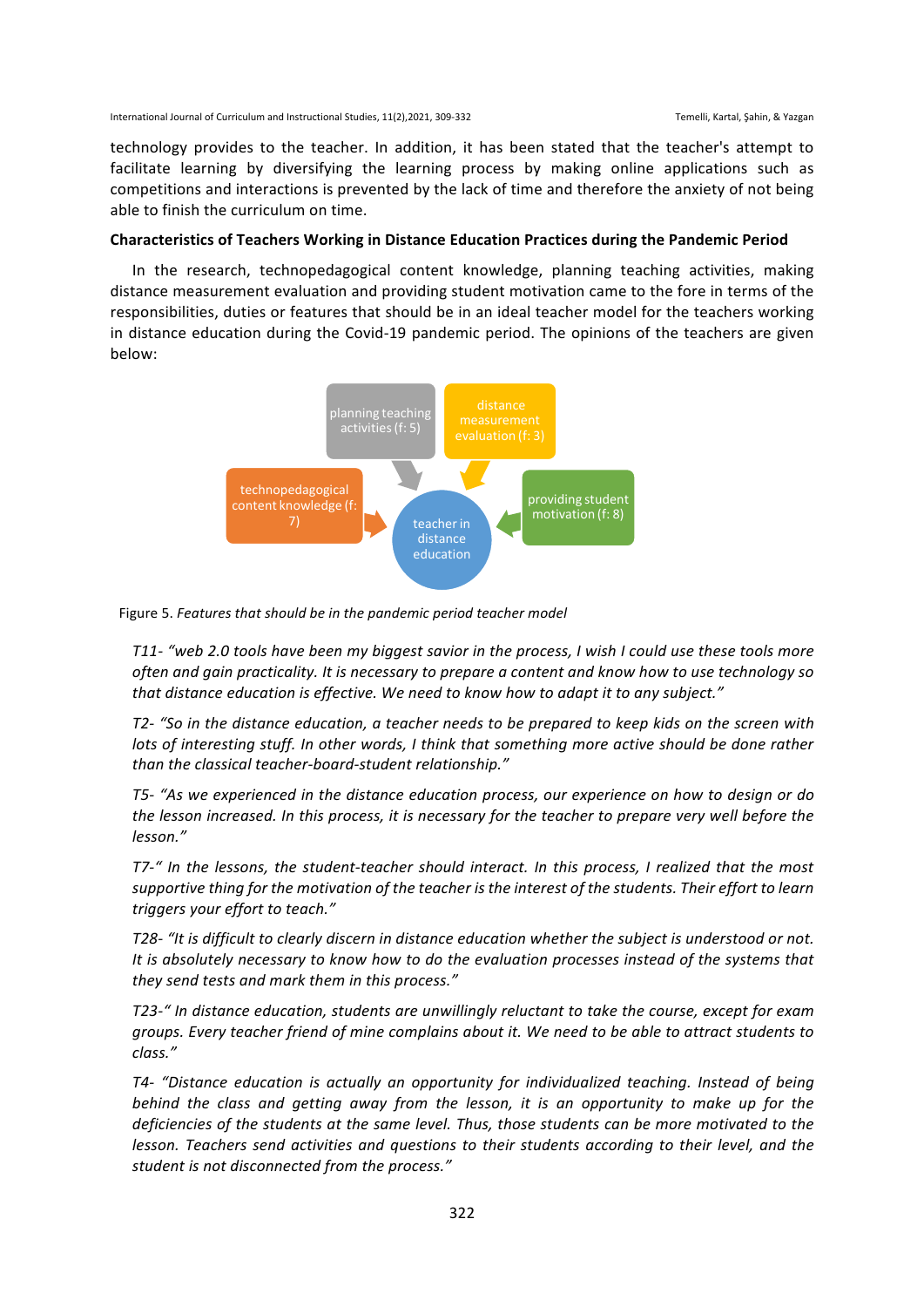The opinions of the practitioners of the distance education process about the characteristics that the teachers should have in the process are important. Especially in the technology-based education process, in addition to technology and content knowledge, the processes in which students are handled pedagogically are considered important. In this process, it is stated that it is important to plan the teaching process and to ensure the motivation of the student. In addition to these, it is stated that teachers should have knowledge about what to do in distance measurement and evaluation processes, which they have not experienced before.

## **Discussion, Conclusion and Implications**

According to the research findings, it was seen that the roles of communicator, collaborator, facilitator and learning teacher came to the fore among the teachers participating in the study during the distance education process in the pandemic period.

Effective communication skills are the method used to interact, convey an appropriate message, and this transmission, and teacher's communication skills play an important role in classroom management, pedagogy, and interaction with the classroom (Saunders & Mills, 1999). Khan, Khan, Zia-Ul-Islam and Khan, (2017) concluded in their study that teacher communication skills play an important role in students' academic success. Communication between the teacher and the students; helps students learn about their experiences, needs, readiness levels, and attitudes towards learning, and thus increase the learning rate by arranging the teaching process (Engin & Aydın, 2007). In the distance education applications that come to the forefront during the pandemic process, the communication between the teacher and the students and the interaction that emerges as a result of this communication is very important (Duman, 2020). There are also studies in the literature showing that; in order to better educate students, to establish stronger bonds with families and to develop a partnership with parents, efforts to improve and strengthen teachers' communication with parents have a positive effect (Symeou, Roussounidou, & Michaelides, 2012) and teachers' communication with parents has a positive effect on student success (Sırvani, 2007). Studies on the teacher's communication skills reveal the importance of the teacher's need to adopt communication skills in the education-teaching process.

Teachers' collaborative working methods allow many teachers to feel better about themselves and their work and provide them with opportunities to learn from each other (Johnson, 2010); it contributes positively to improving student achievement by providing teachers with opportunities to collaborate on issues related to curriculum, instruction, and professional development (Goddard, Goddard, & Tschannen-Moran, 2007); Teacher collaboration increases student achievement (Alım & Doğanay, 2016; Ronfeldt, Farmer, McQueen & Grissom, 2015), provides education and learning gaps (Wang, Wang, Li & Li, 2017), provides professional job satisfaction (Olsen & Huang, 2018) contributed to the professional development of teachers and the academic success of the school (Sertkaya, 2016). In addition, in the study conducted on the cooperation of teachers and students in and out of the classroom, it was concluded that the cooperation of teachers with their students creates a synergy inside and outside the school, and teachers prefer cooperation with their students who act as participants and facilitators (Zalyaeva, & Solodkova, 2014).

It is seen that the role of the collaborative teacher is effective both in solving problems with the stakeholders of the education process, in keeping communication channels open, and in the planning and implementation of teaching processes.

In the professional development of teachers, the learning community formed by teachers contributes to the development of teachers. It is considered important for teachers to exchange information, interact and learn from each other based on their practice as an effective approach to teachers' professional development and how the teachers' learner community contributes to teachers' development (Chou, 2011). Studies have shown that through teachers' learning responsibilities,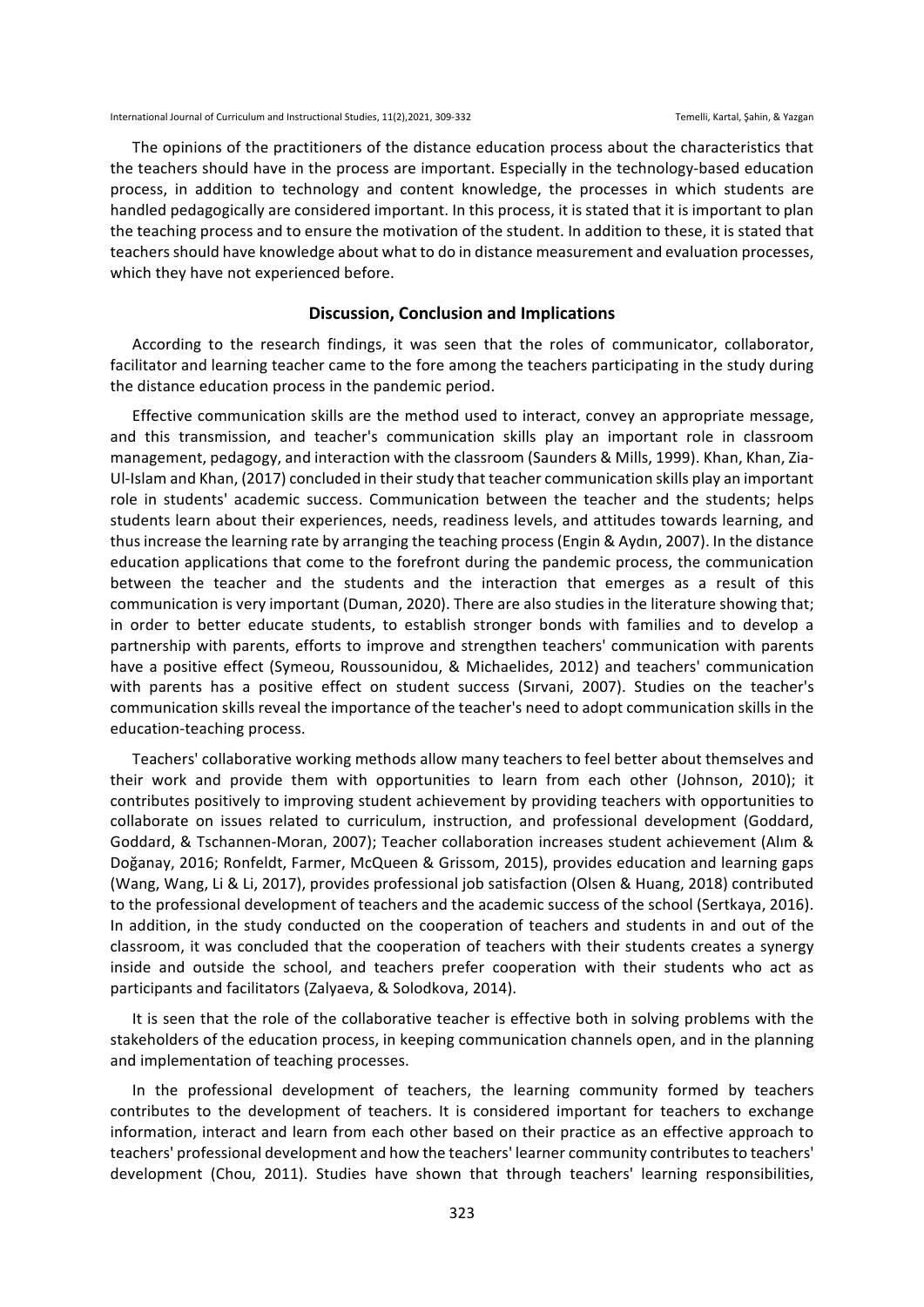learner teachers improve student learning (Darling-Hammond & Richardson, 2009); psychological factors (teachers' sense of self-efficacy and internalization of school goals into personal goals) have strong effects on teachers' participation in professional learning activities (Geijsel, Sleegers, Stoel, & Krüger, 2009). Model studies in which continuous professional development and learning activities are supported (Cordingley, 2015) also show that it is important for teachers to provide professional development by learning.

With the effective use of technology in the education process, the facilitator roles of teachers have become more evident. Technology has a supportive function in changing the role of teachers. Only by carefully constructing their learning experiences will teachers be able to fully fulfill their facilitator roles (Martinez & McGrath, 2014). The teacher acts as a consultant and facilitator, creative, cultural translator, collaborator, student and school administrator in the online network environment (Xu & Wang, 2015). Considering the effects of technologies on educational processes; students' academic success increases (Çakır & Tan, 2017; Haris, Al-Bataineh & Al-Bataineh, 2016; Lopez, 2010; Xin & Sutman, 2011); it increases the interest, participation and attention (Greene & Kirpalani, 2013; Jang, 2010; Yang & Teng, 2014) and enables students to work according to their individual learning speeds (Dabbagh et al., 2016; Ellis-Behnke, Gilliland, Schneider, & Schneider, 2003; Pimmer et al., 2016; Stickel, 2009) and also increased communication, interaction and feedback between teacher and student (Avery et al., 2010; Koile & Singer, 2006; Yang & Teng, 2014) appears. It is important for the effectiveness of education that technology has become indispensable in the education process with the Covid 19 pandemic and that teachers use this technology as tools that facilitate education processes. In terms of the quality of distance education applications, which come to the fore especially during the pandemic period, it is important to provide teachers with the necessary training support on topics such as virtual classroom, presentation techniques, blending technology, content production and effective use of technology (UNICEF, 2020).

According to the research findings, the teacher characteristics that should be present in the teachers involved in the distance education process; technopedagogical content knowledge has come to the fore as planning teaching activities, making distance measurement evaluation and providing student motivation. With distance education, the face-to-face school environment is transferred to the distance education process and technology-supported education comes to the fore. Therefore, while content, pedagogy, technology, and teaching/learning contexts are each individually important, successful teaching with technology depends on constantly creating, maintaining and re-establishing a dynamic balance between all components (Koehler & Mishra, 2009). In OECD (2020) pandemic period studies, teachers' professional cooperation, providing teachers' learning, providing access to online platforms and resources for collaboration with other teachers, and teachers' support for students' learning are stated as the characteristics that teachers should have in this process. UNESCO (2020) stated that, teacher education processes should be modernized both curricularly and pedagogically; also, teachers should develop student-centered applications, use information technologies and being digitally literate as important characteristics that they should have with the pandemic. Ranellucci and Bergey (2020) stated that with the pandemic, the characteristics that should be in teachers will help in their future teaching careers, and emphasized the importance of emotional and motivational supports in teacher education, and the creation of more resilient teachers who have high self-efficacy and have the necessary tools to support student motivation.

It is an important result that teacher roles are realized in parallel with Education 4.0 and contemporary teacher profile in distance education, which is carried out as education applications during the crisis period. It is noteworthy that the role of the traditional teacher did not come to the fore in the educational practices during the pandemic period, where constructivist approach practices were more likely to encounter the threat of traditional education practices due to the effects of the crisis period. Therefore, it can be said that teachers exhibit a professional development performance by taking initiatives outside of their defined roles and responsibilities. In the process of realizing these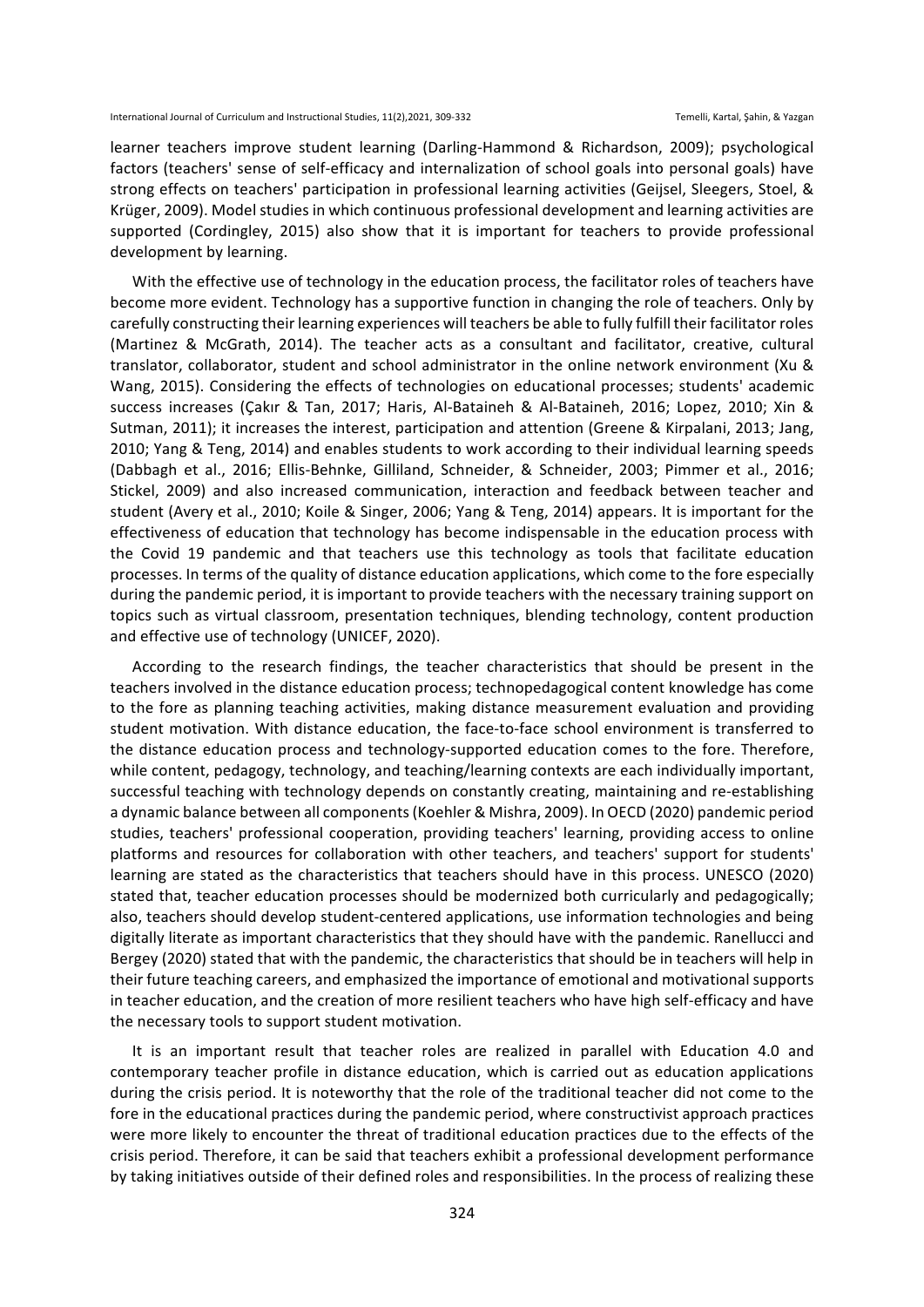roles, there were some obstacles that teachers had to overcome. While the lack of time, anxiety about completing the curriculum on time, student's technological inadequacies and student's unwillingness to participate hinder the realization of the role of the communicator teacher; the realization of the collaborative teacher role is hindered by parents' apathy, students' apathy and lack of communication; student's technological inadequacies, insufficient technological equipment of the teacher and anxiety about finishing the curriculum on time prevent the realization of the facilitating teacher role; also it was stated that insufficient knowledge of technology and anxiety about finishing the curriculum on time prevented the realization of the learning teacher role. It has been observed that the obstacles in the realization of the roles of the teachers are in the issues such as injustice / inequality in education, the subject-centered program approach, the structure of the education program, professional development, student and parent apathy. Considering the results of the research, it is important that the teaching profession stands out in crisis situations in a way that reflects a contemporary teacher profile.

The research has some limitations. Due to the fact that it was a research carried out during the Covid-19 pandemic, a more diverse and wider participant group could not be reached. It would be beneficial to compare the results obtained with the results of the researches to be carried out by including different participant groups in the field of teaching. In addition, it is suggested that the results should be questioned with a quantitative research methodology, as in the hypothetico-deductive method.

## **References**

- Adıgüzel, A. (2020). Salgın sürecinde uzaktan eğitim ve öğrenci başarısını değerlendirmeye ilişkin öğretmen görüşleri. Milli Eğitim Dergisi, 49(1), 253-271.
- Alım, M. & Doğanay, G. (2016). Coğrafya öğretiminde zümreler arası işbirliğinin önemi ve ortak konuların analizi. *Doğu Coğrafya Dergisi, 21* (35), 1-16. https://doi.org/10.17295/dcd.59154
- Alper, A. (2020). Pandemi sürecinde K-12 düzeyinde uzaktan eğitim: Durum çalışması. Milli Eğitim *Dergisi, 49*(1), 45-67.
- Arslan, Y. & Şumuer, E. (2020). COVID-19 Döneminde sanal sınıflarda öğretmenlerin karşılaştıkları sınıf yönetimi sorunları. Milli Eğitim Dergisi, 49(1), 201-230.
- Avery, Z., Castillo, M., Guo, H., Guo, J., WarterPerez, N., Won, D. S. & Dong, J. (2010). *Implementing collaborative project-based learning using the tablet pc to enhance student learning in engineering* and computer science courses. 40th ASEE/IEEE Frontiers in Education Conference, Washington, DC. 27- 30.
- Can, N. (2004). Öğretmenlerin geliştirilmesi ve etkili öğretmen davranışları. *Sosyal Bilimler Enstitüsü Dergisi,* 1(16), 103-119.
- Chou, C. (2011). Teacher's professional development: Investigating teachers' learning to do action research. The Asia-Pacific Education Researcher, 20(3), 421-437.
- Christian, M., Indriyarti, E. R. & Wibowo, S. (2021). Investigating technostress as moderating information quality and e-learning effectiveness on students in Jakarta during the Covid-19 Pandemic. *Ilkogretim Online-Elementary Education Online, 20(4)*, 46–52. https://doi.org/10.17051/ilkonline.2021.04.07.
- Churches, A. (2008). *Welcome to the 21st Century*. Retrieved from http://edorigami.wikispaces.com/21st+Century+Learners
- Cohen, L., Manion, L. & Morrison, K. (2017). Research methods in education, (8th ed.). Routledge. https://doi.org/10.4324/9781315456539
- Cordingley, P. (2015) The contribution of research to teachers' professional learning and development, *Oxford Review of Education, 41*(2), 234-252.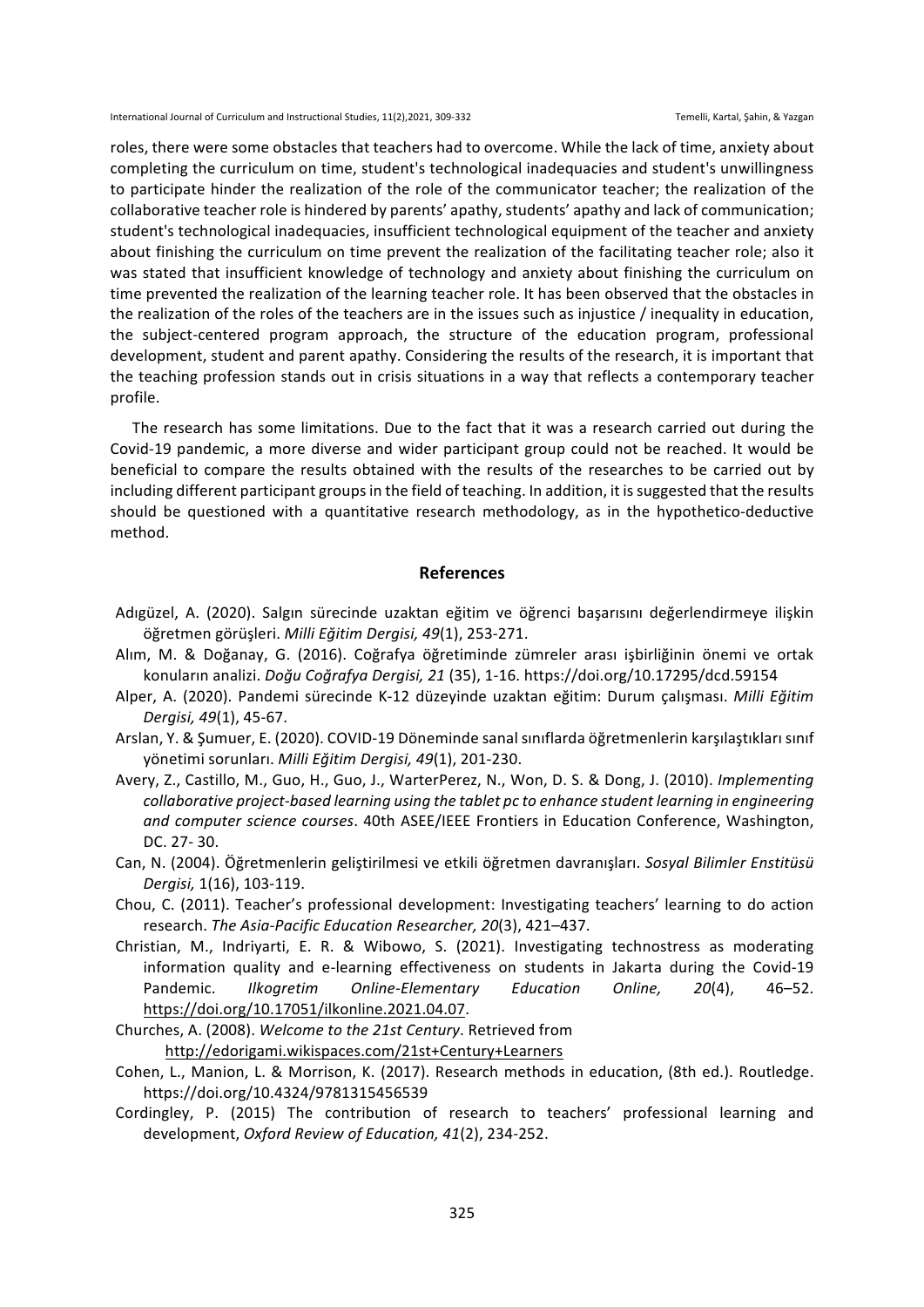- Cox, J. (2015). *Teaching strategies: What a 21st-century educator looks like.* Retrieved from https://www.teachhub.com/teaching-strategies/2015/06/teaching-strategies-what-a-21stcentury-educator-looks-like/
- Creswell, J.W. & Poth, C. (2018). *Qualitative inquiry and research design* (4th ed.). Thousand Oaks, CA: Sage Publications, Inc.
- Cakır, R. & Tan, S. S. (2017). Development of educational applications on the social network of facebook and its effects on students' academic achievement. *Kuram ve Uygulamada Eğitim Bilimleri, 17*(5), 1525–1546.
- Dabbagh, N., Benson, A. D., Denham, A., Joseph, R., Al-Freih M., Zgheib, G., Fake H. & Guo, Z. (2016). Learning technologies and globalization: Pedagogical frameworks and applications. Switzerland: Springer International Publishing AG.
- Darling-Hammond, L. & Richardson, N. (2009). Teacher Learning: What Matters?. *Educational* Leadership, 66. 46-53.
- Demir, F. & Özdaş, F. (2020). Covid-19 sürecindeki uzaktan eğitime ilişkin öğretmen görüşlerinin incelenmesi. Milli Eğitim Dergisi, 49(1), 273-292.
- Duman, S. N. (2020). Salgın döneminde gerçekleştirilen uzaktan eğitim sürecinin değerlendirilmesi. *Milli Eğitim Dergisi, 49*(1), 95-112.
- Ellis-Behnke, R., Gilliland J., Schneider G. E. & Singer D. (2003). *Educational benefits of a paperless classroom utilizing tablet PCs*. Cambridge, MA: Massachusetts Institute of Technology.
- Engin, A. & Aydın, S. (2007). Sınıf içi iletişimde öğretmenin rolü. Atatürk Üniversitesi Kazım Karabekir *Eğitim Fakültesi Dergisi, 0*(16), 1-14.
- ETF (2020). *Coping with COVID-19: Mapping education and training responses to the health crisis in ETF partner countries.* ETF Publishing.
- Geijsel, F. P., Sleegers, P. J., Stoel, R. D. & Krüger, M. L. (2009). The effect of teacher psychological and school organizational and leadership factors on teachers' professional learning in Dutch schools. *The Elementary School Journal*, 109, 406-427.
- Goddard, Y. L., Goddard, R. D. & Tschannen-Moran, M. (2007). A theoretical and empirical investigation of teacher collaboration for school improvement and student achievement in public elementary schools. *Teacher College Record, 109*(4), 877–896.
- Greene, M. & Kirpalani, N. (2013). Using interactive whiteboards in teaching retail mathematics. *Marketing Education Review, 23(1)* 49-53.
- Harris, J., Al-Bataineh, M. & Al-Bataineh, A. (2016). One to one technology and its effect on student academic achievement and motivation. *Contemporary Educational Technology*. 7.
- ISTE (2017). ISTE standards for educators. Retrieved from
	- https://www.iste.org/standards/for-educators
- Kaden, U. (2020). COVID 19 School closure related changes to the professional life of aK-12 teacher. *Education Sciences, 10*(6), 165. https://doi.org/10.3390/educsci10060165
- Khan, A., Khan, S., Zia-Ul-Islam, S. & Khan, M. (2017). Communication skills of a teacher and its role in the development of the students' academic success. *Journal of Education and Practice*, 8.
- Koehler, M. J., & Mishra, P. (2009). What is technological pedagogical content knowledge?. Contemporary *Issues in Technology and Teacher Education,* 9(1), 60-70.
- Koile, K. & Singer, D. (2006). Development of a tablet-PC-based system to increase instructor-student classroom interactions and student learning. D. Berque, J. Prey & R. Reed (editors), *The impact of pen-based technology on education: Vignettes, evaluations, and future directions.* USA: Purdue University Press.
- Kurnaz, A., Kaynar, H., Şentürk Barışık, C. & Doğrukök, B. (2020). Öğretmenlerin uzaktan eğitime ilişkin görüşleri. Milli Eğitim Dergisi, 49(1), 293-322.
- Kvale, S. (1996). InterViews: An introduction to qualitative research interviewing. Sage Publications, Inc.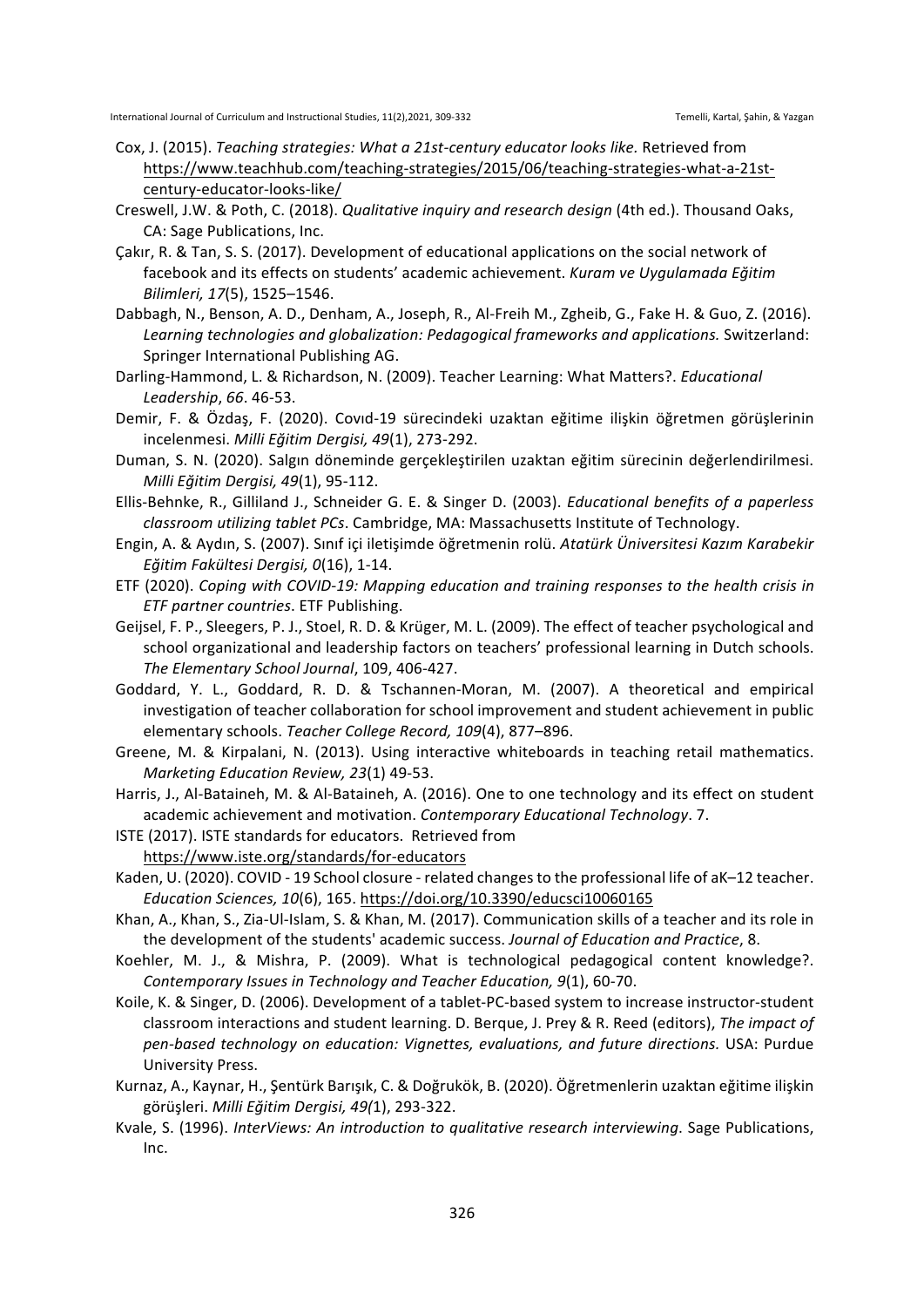- Lemov, D. (2010). *Teach like a champion: 49 techniques that put students on the path to college (K-*12). John Wiley & Sons.
- Lincoln, Y. S. & Guba, E. G. (1985). *Naturalistic Inquiry.* Newbury Park, CA: Sage Publications.
- Makovec, D. (2018). The teacher's role and professional development. *International Journal of Cognitive Research in Science, Engineering and Education, 6(2), 33.*
- Manen, M. V. (2014). *Phenomenology of practice: Meaning-giving methods in phenomenological* research and writing. Walnut Creek, CA: Left Coast Press.
- Martinez, M. & McGrath, D. (2014). Technology alone won't transform teacher to facilitator. *Phi Delta Kappan; Bloomington, 96*(1), 41-45.
- Melvin, L. (2011). How to keep good teachers and principals: practical solutions to today's classroom *problems.* R&L Education.
- Miles, M. B. & Huberman A.M. (1994). *Qualitative data analysis: An expanded sourcebook* (2nd Ed.). California: Sage Publications.
- Muthuprasad, T., Aiswarya, S., Aditya, K. & Jha, G.K. (2021). Students' perception and preference for online education in India during COVID-19 pandemic. *Social Sciences & Humanities Open*, *3*, 100101.
- OECD (2001). World Education Indicators 2001: Teachers for Tomorrow's Schools. *OECD Publishing*, Paris.
- OECD (2020). A framework to guide an education response to the COVID-19 Pandemic of 2020. OECD Publishing.
- Olsen, A. A., & Huang, F. L. (2018). Teacher job satisfaction by principal support and teacher cooperation: Results from the schools and staffing survey. *Education Policy Analysis Archives, 27*(11). http://dx.doi.org/10.14507/epaa.27.4174
- Palmer, T. (2015). 15 Characteristics of a 21st-Century teacher. Retrieved from https://www.edutopia.org/discussion/15-characteristics-21st-century-teacher
- Paudel, P. (2021). Online education: Benefits, challenges and strategies during and after COVID-19 in higher education. *International Journal on Studies in Education (IJonSE), 3(2), 70-85.*
- Pimmer, C., Chipps, J., Brysiewicz, P., Walters, F., Linxen, S. & Gröhbiel, U. (2016). Supervision on social media: Use and perception of facebook as a research education tool in disadvantaged areas. The International Review of Research in Open and Distributed Learning, 17(5), 201-214.
- Ranelucci, J. & Bergey W. B. (2020). Using motivation design principles to teach screencasting in online teacher education courses. Journal of Technology and Teacher Education, 28(2), 393-401.
- Ronfeldt, M., Farmer, S., McQueen, K. & Grissom, J. (2015). Teacher collaboration in instructional teams and student achievement. American Educational Research Journal, 52(3), 475–514.
- Sarı, T. & Nayır, F. (2020). Challenges in distance education during the (Covid-19) pandemic period. *Qualitative Research in Education, 9*(3), 328-360. http://dx.doi.org/10.17583/qre.2020.5872
- Saunders, S. & Mill, M.A. (1999), *The knowledge of communication skills of secondary graduate* student teachers and their understanding of the relationship between communication skills and *teaching*. NZARE / AARE Conference Paper – Melbourne.
- Sertkaya, F. (2016). *Zümre öğretmenler kurulu çalışmalarının yönetim süreçleri açısından değerlendirilmesi* (Unpublished master's thesis). Adnan Menderes Üniversitesi, Aydın.
- Sirvani, H. (2007). The effect of teacher communication with parents on students' mathematics achievement. American Secondary Education, 36(1), 31-46.
- Starks, H. & Trinidad, S. B. (2007). Choose your method: a comparison of phenomenology, discourse analysis, and grounded theory. *Qualitative health research, 17*(10), 1372-1380. https://doi.org/10.1177/1049732307307031
- Symeou, L., Roussounidou, E. & Michaelides, M. (2012). "I feel much more confident now to communicate with parents": An evaluation of in-service training on teacher-parent communication. The School Community Journal, 221, 65-88.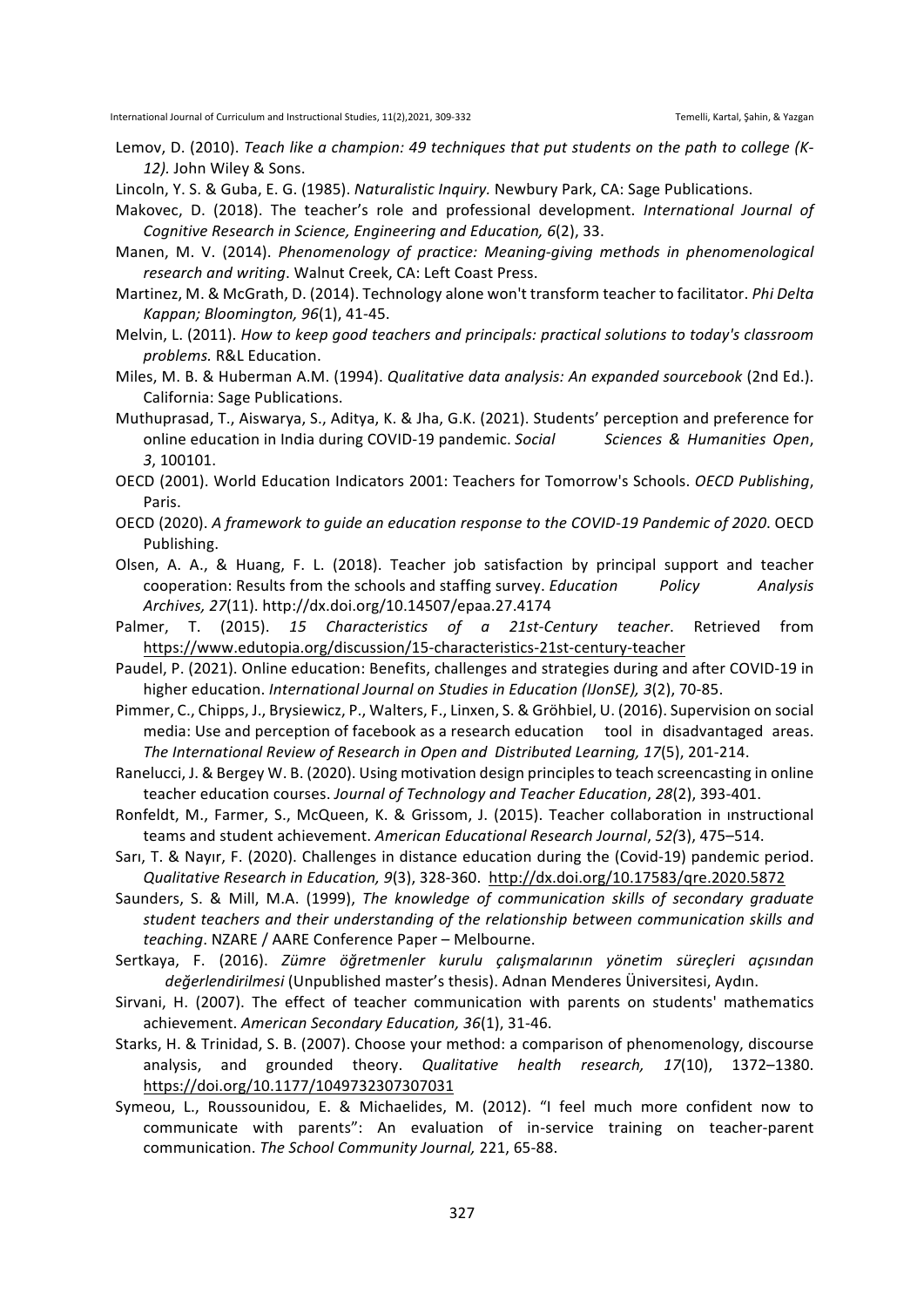- Tzifopoulos, M. (2020). In the shadow of coronavirus. distance education and digital literacy skills in Greece. *International Journal of Social Science and Technology, 5*(2), 1-14.
- UNESCO (2020). Supporting teachers and education personnel during times of crisis. Retrieved from https://unesdoc.unesco.org/ark:/48223/pf0000373338
- UNICEF (2020). *Education and COVID 19.* Retrieved from https://data.unicef.org/topic/education/covid-19/
- Ünal, M. & Bulunuz, N. (2020). Covid-19 salgını dönemi uzaktan eğitim çalışmaları ve sonraki süreçle ilgili fen bilimleri öğretmenlerinin görüş ve önerileri. Milli Eğitim Dergisi, 49, 1, 343-369.
- Ünal, M. & Çokyaman, M. (2021). Bir öğrenme yönetim sistemi üzerinden yürütülen lisansüstü derslerin süreç değerlendirmesi: AYDEP örneği. Ahi Evran Üniversitesi Sosyal Bilimler Enstitüsü *Dergisi, 7*(2), 620-639.
- Wang, D., Wang, J., Li, H. & Li, L. (2017). School context and instructional capacity: A comparative study of professional learning communities in rural and urban schools in China. International *Journal of Educational Development*, 52, 1-9. https://doi.org/10.1016/j.ijedudev.2016.10.009
- Xu, S. & Wang, F. (2015). *Investigation of rural teachers' role expectation and reconstruction in the* view of education informatization. International Conference of Educational Innovation through Technology (EITT), Wuhan, China, pp. 304-307.
- Yang, J. Y., & Teng, Y. W. (2014). Perceptions of elementary school teachers and students using interactive whiteboards in English teaching and learning. *Journal of Interactive Learning Research*, *25*(1), 125-154.
- Yıldırım, A. & Şimşek, H. (2016). *Soysal bilimlerde nitel araştırıma yöntemleri* (10. baskı). Ankara: Seçkin Yayıncılık.
- Zalyaeva, E.O. & Solodkova, I. M. (2014). Teacher-student collaboration: Institute of Economics and Finance Kazan Federal University approach. Social and Behavioral Sciences. 152. 1039-1044.
- Zawacki-Richter, O. (2020). The current state and impact of Covid-19 on digital higher education in Germany. *Human Behavior and Emerging Technologies*, 3, 218-226. https://doi.org/10.1002/hbe2.238
- Zhang, W., Wang, Y., Yang, L. & Wang, C. (2020). Suspending classes without stopping learning: China's education emergency management policy in the COVID-19 outbreak. *Journal of Risk and Financial Management, 13*(3), 55. https://doi.org/10.3390/jrfm13030055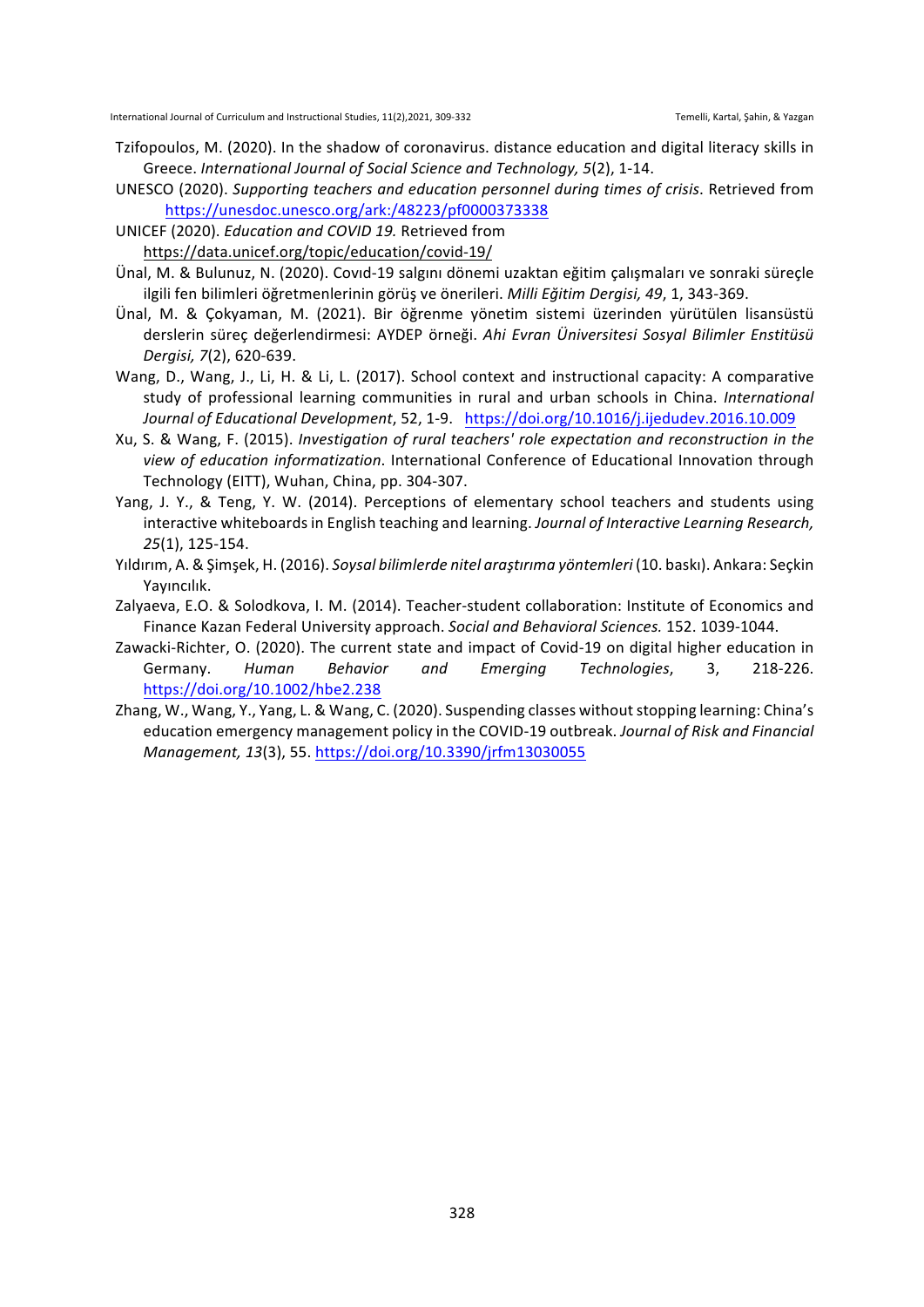

**Uluslararası Eğitim Programları ve Öğretim Çalışmaları Dergisi 11(***2***), 2021, 309-332**

**www.ijocis.com**

# **TÜRKÇE GENİŞ ÖZET**

# **Covid-19 Pandemi Dönemi Eğitim Uygulamalarındaki Öğretmen Rollerinin İncelenmesi: Olgubilim Çalışması**

# **Giriş**

Pandemi sürecinde coğu ülke uzaktan eğitim platformları oluşturmak için, buna sahip olan ülkeler ise bu platformları güncellemek için çaba sarf etmektedirler (ETF, 2020; OECD, 2020a). Dünya çapında ilk defa karşılaşılan bu durum uzaktan eğitim sürecini ön plana çıkarmıştır. Uzaktan eğitimde öğretmenler hem bireysel farklılıklar, hem branşa ilişkin farklılıklar hem de pandemi sürecinin getirmiş olduğu koşulların oluşturduğu eğitimsel farklılıklar ile kendine has özellikleri olan bir uzaktan eğitim sürecini yürütmektedirler. Her eğitim programı, ne kadar mükemmel olursa olsun, uygulayıcısı olan öğretmenin niteliği kadar işlevseldir. Dolayısıyla, Covid-19 pandemi dönemi uzaktan eğitim uygulamalarında öğretmen fonksiyonunun incelenmesi bir araştırma konusu olarak öne çıkmaktadır.

Geçmişten günümüze farklı konu başlıkları çerçevesinde öğretmenlerin rolleri çeşitli yeterlikler ve özellikler kapsamında birçok açıdan tartışılmıştır. Teknoloji bağlamında öğretmen standartları (ISTE, 2017), öğretimin etkili olması adına öğretmenin sahip olması gereken teknikler (Lemov, 2010), performanslarına yönelik özellikler (Melvin, 2011) gibi öğretmenlerin sahip olması gereken ve bu açıdan değerlendirilmelerini sağlayacak özellikler belirlenmiştir.

Bir meslek olarak tanımlanan öğretmenlik, eğitim programlarının temel karakteristik özellikleri çerçevesinde donanımsal farklılıklara sahiptir. Örneğin, eğitim felsefesi farklılaştığında öğretmen rol ve sorumlulukları da farklılaşmaktadır. Bu doğrultuda, pandemi dönemi uzaktan eğitim uygulamalarında öğretmen rollerindeki olası değişimlerin incelenmesi ihtiyacı bu araştırmayı gerekli kılmıştır. Araştırmada, Covid-19 pandemi dönemi uzaktan eğitim uygulamalarında görev alan öğretmenlerin rollerini analiz etmek ve bu rollerin gerçekleşmesindeki engellerin neler olduğunu belirlemek amaçlanmaktadır.

# **Yöntem**

Covid-19 pandemi dönemi uzaktan eğitim uygulamalarındaki öğretmen rolleri post pozitivist paradigma ile incelenmekte, nitel araştırma yöntemlerinden olgubilim deseni ile çözümlenmektedir. Çalışma grubu, ölçüt örneklem tekniği ile belirlenmiştir. Katılımcılar, haftada en az 15 saat ve üzeri uzaktan eğitim dersi veren Matematik, Yabancı Dil, Fen Bilimleri, Türkçe ve Sosyal Bilgiler dersi öğretmenlerinden seçilmiştir. Veri çeşitlemesi gerçekleştirilen veri toplama sürecinde öğretmenlerin (11 öğretmen) 5 gün boyunca tuttuğu günlükler, bireysel görüşmeler (5 öğretmen) ve odak grup görüşmeleri (6 kişilik gruplardan oluşan 2 odak grup görüşmesi; 12 öğretmen) ile gerçekleştirilmiştir. Transkript haline dönüştürülen veriler, içerik analizi tekniği ile analiz edilmiştir. Puanlayıcı güvenilirliği yüksek düzeyde çıkmıştır.

Araştırma kapsamında veri toplama çalışmaları için Çanakkale Onsekiz Mart Üniversitesi Bilimsel Araştırma ve Yayın Etiği Kuruluna başvuru yapılmış, Lisansüstü Eğitim Enstitüsü Etik Kurulu 30/03/2021 tarih ve 06/28 sayılı kararı ile etik kurul onayı alınmıştır.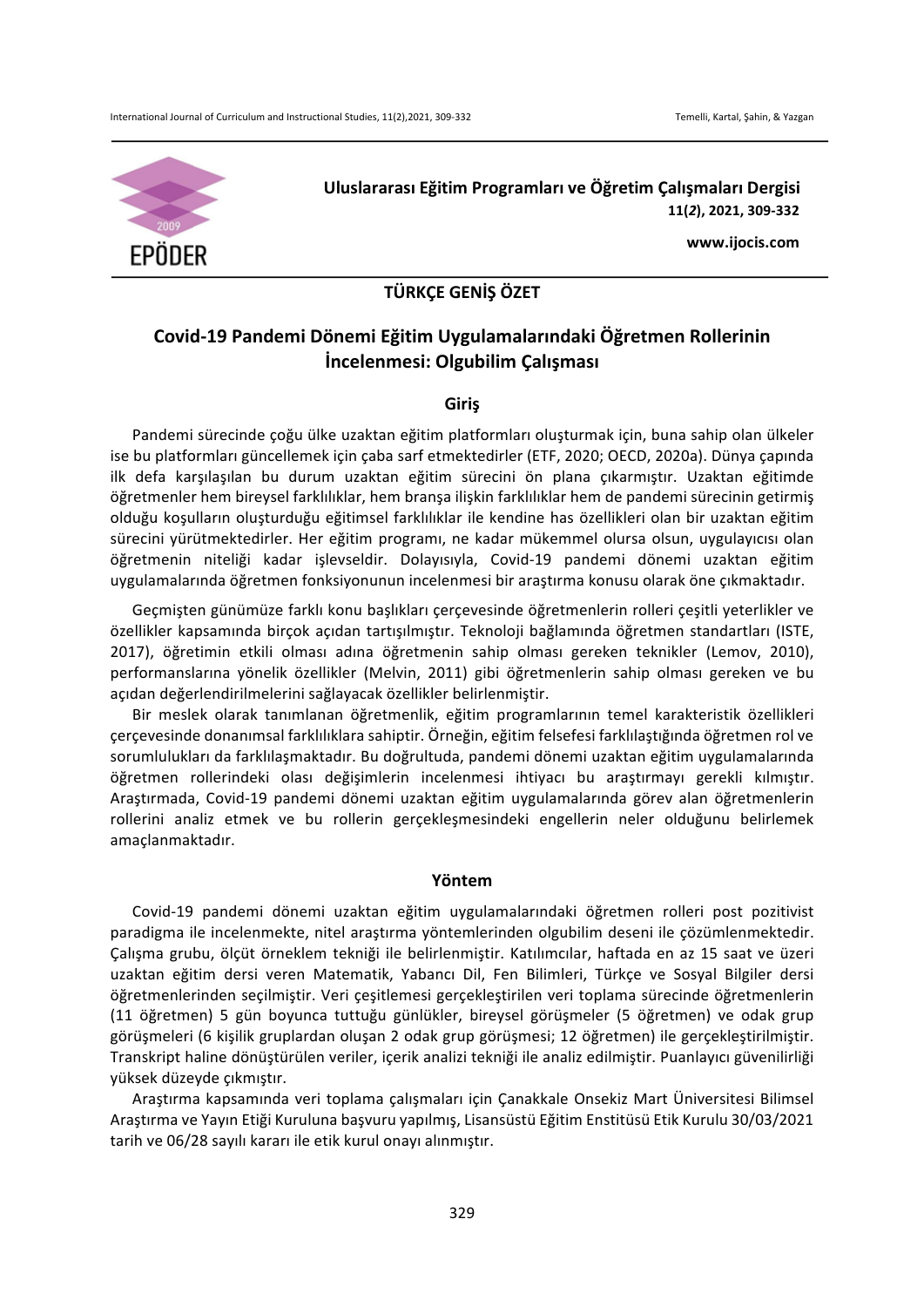#### **Bulgular**

Araştırma bulgularına göre pandemi dönemi uzaktan eğitim sürecinde, çalışmaya katılan öğretmenlerde iletişimci, iş birlikçi, kolaylaştırıcı ve öğrenen öğretmen rollerinin ön plana çıktığı görülmüştür. Bu rollerin gerçekleşmesi sürecinde öğretmenlerin aşmak zorunda kaldıkları bazı engeller söz konusu olmuştur. İletişimci öğretmen rolünün gerçekleşmesine zaman yetersizliği, müfredat yetiştirme kaygısı, öğrencinin teknolojik imkansızlıkları ve öğrencinin derse katılma isteksizliği engel olurken; işbirlikçi öğretmen rolünün gerçekleşmesine veli ve öğrenci ilgisizliği ile iletişimsizliğin engel olduğu; kolaylaştırıcı öğretmen rolünün gerçekleşmesine öğrencinin teknolojik imkansızlıkları, öğretmenin teknolojik donanım yetersizliği ve müfredat yetiştirme kaygısının engel olduğu; öğrenen öğretmen rolünün gerçekleşmesine ise teknoloji bilgisindeki yetersizlik ve müfredatı yetiştirme kaygısının engel olduğu görülmüştür. 

Araştırmada, Covid-19 pandemi dönemi uzaktan eğitim uygulamalarında görev alan öğretmenlerin sorumlulukları, görevleri ya da uygulamalarına yönelik ideal bir öğretmen modelinde olması gereken özellikler açısından teknopedagojik alan bilgisi, öğretim etkinliklerini planlama, uzaktan ölçme değerlendirme yapabilme ve öğrenci motivasyonunu sağlayabilme ön plana çıkmıştır.

## **Tartışma, Sonuç ve Öneriler**

Arastırma bulgularına göre, pandemi döneminde uzaktan eğitim sürecinde araştırmaya katılan öğretmenler arasında iletişimci, iş birlikçi, kolaylaştırıcı ve öğrenen öğretmen rollerinin ön plana çıktığı görülmüştür.

Etkili iletişim becerileri; etkileşimde bulunmak, uygun bir mesajı iletmek için kullanılan yöntemdir ve öğretmenin iletişim becerileri, sınıf yönetimi, pedagoji ve sınıfla etkileşimde önemli bir rol oynamaktadır (Saunders & Mills, 1999). Khan, Khan, Zia-Ul-Islam & Khan, M. (2017), yaptıkları çalışmada öğretmenlerin iletişim becerilerinin öğrencilerin akademik başarılarında önemli bir rol oynadığı sonucuna varmıştır. Pandemi süreci dikkate alındığında uzaktan eğitim uygulamalarında öğretmenin öğrencilerle iletişimi ve bu iletişim sonucunda ortaya çıkan etkileşim çok önemlidir (Duman, 2020).

Öğrencileri daha iyi eğitmek, ailelerle daha güçlü bağlar kurmak ve velilerle ortaklık geliştirmek için öğretmenlerin velilerle iletişimini geliştirmeye ve güçlendirmeye yönelik çabaların olumlu bir etkisi vardır (Symeou, Roussounidou & Michaelides, 2012). Literatürde öğretmenlerin velilerle iletişiminin öğrenci başarısını olumlu yönde etkilediğini gösteren çalışmalar da bulunmaktadır (Sırvani, 2007).

Öğretmenlerin işbirliğine dayalı çalışma yöntemleri ile ilgili olarak çoğu öğretmenin kendileri ve çalışmaları hakkında daha iyi hissetmeleri ve onlara birbirlerinden bir şeyler öğrenme fırsat sağladığı (Johnson, 2010); öğretmenlere müfredat, öğretim ve mesleki gelişim ile ilgili konularda işbirliği yapma fırsatları sağlayarak öğrenci başarısını geliştirmeye olumlu katkı sağladığı (Goddard, Goddard & Tschannen-Moran, 2007); öğretmen işbirliğinin öğrenci başarısını artırdığı (Alım & Doğanay, 2016; Ronfeldt, Farmer, McQueen & Grissom, 2015), öğretim ve öğrenme boşluklarının giderilmesini sağladığı (Wang, Wang, Li & Li, 2017), mesleki iş doyumunu sağladığı (Olsen & Huang, 2018), öğretmenlerin mesleki gelişimlerine ve okulun akademik başarısına katkı sağladığı (Sertkaya, 2016) sonuçlarına yapılan çalışmalarda ulaşılmıştır. İş birlikçi öğretmen rolünün eğitim öğretim sürecinin paydaşları ile sorunların çözümünde, iletişim kanallarının açık tutulmasında, öğretim süreçlerinin planlanması ve uygulamalarında etkili olduğu görülmektedir.

Öğretmenlerin öğrenme sorumlulukları sayesinde öğrenen öğretmenlerin öğrenci öğrenimini geliştirdiği (Darling-Hammond & Richardson, 2009); sürekli mesleki gelişim ve öğrenme faaliyetlerinin desteklendiği model çalışmaları (Cordingley, 2015) da öğretmenin öğrenerek mesleki gelişimini sağlamasının önemli olduğunu göstermektedir.

Teknolojinin eğitim sürecinde etkin kullanımı ile öğretmenlerin kolaylaştırıcı rolleri daha belirgin hale gelmiştir. Öğretmenler, ancak öğrenme deneyimlerini dikkatlice inşa ederek kolaylaştırıcı rollerini tam olarak yerine getirebileceklerdir (Martinez & McGrath, 2014). Teknolojilerin eğitim süreçlerine